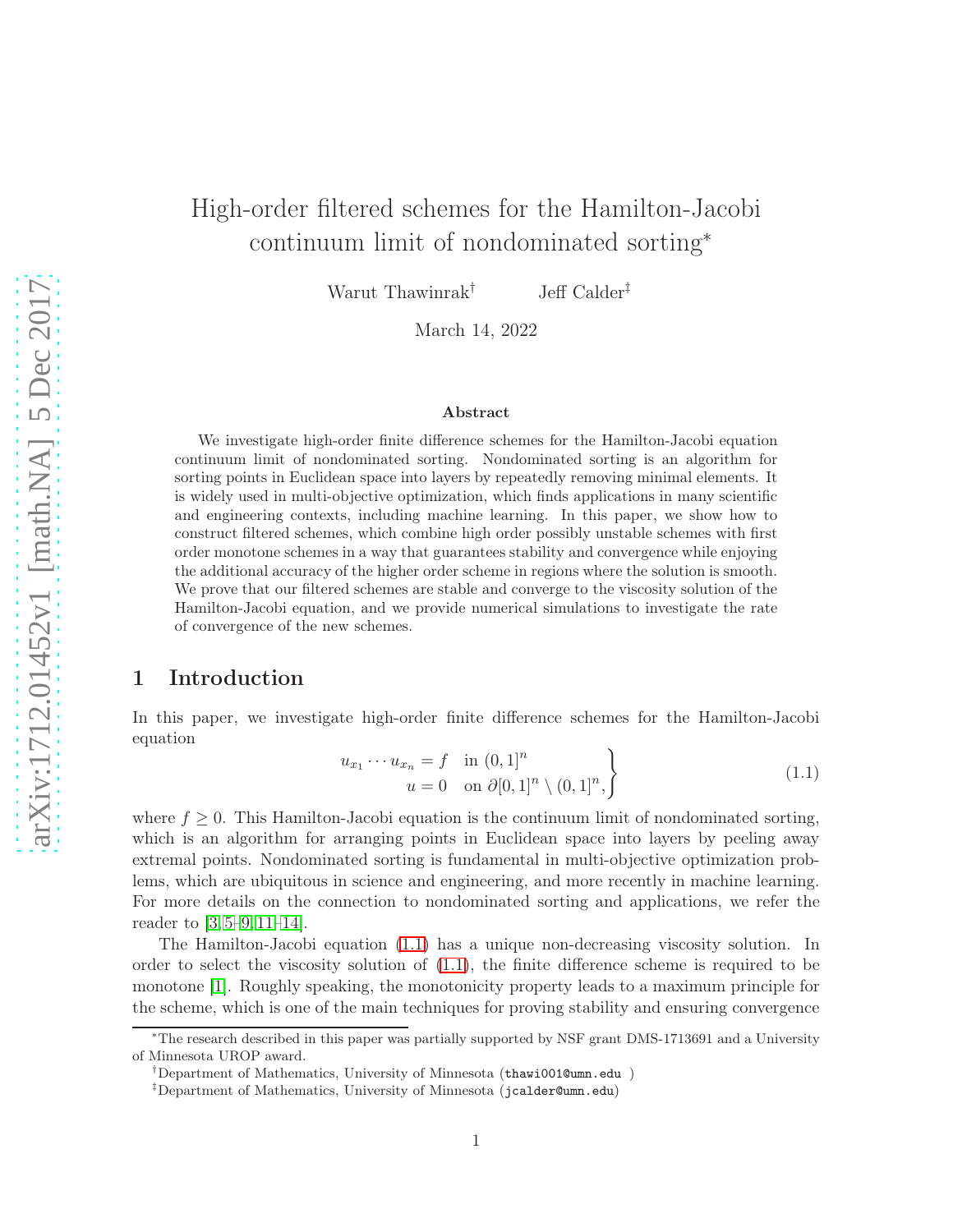to the viscosity solution. Unfortunately, all monotone schemes are necessarily first order at best  $|4|$ .

It has been observed [\[1,](#page-23-5) [16\]](#page-24-0) that the monotonicity property can be relaxed to hold only approximately, with a residual error that vanishes as the grid is refined, while still ensuring the scheme converges to the viscosity solution. This allows one to design so-called filtered schemes, which blend together high-order nonmonotone schemes with monotone first-order schemes in such a way that the resulting filtered scheme is approximately monotone. The idea at a high level is to use the higher order scheme in regions where the solution is smooth while falling back on the monotone scheme near singularities. High order filtered schemes have received a lot of attention recently  $[2, 10, 15-18, 20]$  $[2, 10, 15-18, 20]$  $[2, 10, 15-18, 20]$  $[2, 10, 15-18, 20]$  $[2, 10, 15-18, 20]$ .

In this paper, we show how to construct arbitrary order filtered upwind finite schemes for the Hamilton-Jacobi equation [\(1.1\)](#page-0-0). The upwind direction for this Hamilton-Jacobi equation is to look backwards along the coordinate axes. Therefore, our upwind schemes all use backward difference quotients in order to follow the flow of the characteristics and select the viscosity solution. This allows the schemes to be solved in a single pass yielding fast (linear complexity) algorithms. We prove that our filtered schemes are stable and convergent for any order, and we present numerical simulations investigating rates of convergence.

Our numerical simulations lead to two surprising conclusions that merit future work. First, we observe that backward differences (without filtering) for the two dimensional version of [\(1.1\)](#page-0-0) appear to be stable for order  $k \leq 2$ , borderline stable for  $k = 3$  (numerical solutions remain bounded but do not converge), and highly unstable for  $k \geq 4$ . We recall that it is a classical fact that backward differences for the one-dimensional version of [\(1.1\)](#page-0-0) (e.g.,  $u'(x) = f(x)$ ) are stable for order  $k \leq 6$  and unstable for  $k \geq 7$ . It would be interesting to prove the order  $k = 2$  scheme is stable for [\(1.1\)](#page-0-0), and examine the situation in higher dimensions. We note the filtered higher order schemes are stable for any  $k$ .

Second, we observe that filtering higher order schemes with first order monotone schemes is only successful at increasing accuracy for order  $k = 2$ . For order  $k \geq 3$ , we find that the filtering relies too much on the first order scheme, and while the schemes are stable and convergent, the order of accuracy is closer to first order. This is true even when the solution of [\(1.1\)](#page-0-0) is smooth. As far as we are aware, this observation has not appeared in the literature on filtered schemes; the existing literature [\[2,](#page-23-7) [10,](#page-23-8) [15–](#page-24-1)[18,](#page-24-2) [20\]](#page-24-3) has only considered numerical experiments with second order schemes. This observation refutes the conventional wisdom that one can filter any higher order scheme—the choice of the higher order scheme may be crucial, and would be an interesting problem to pursue in future work.

We should note that while some filtered schemes show higher order convergence rates in some test cases, there are no proofs that any schemes have convergence rates better than first order in general. This is a limitation in the viscosity solution theory; in fact, since solutions are not classical, the best provable rate in general is  $O(\sqrt{h})$ , with a one-sided  $O(h)$  rate when the solution is semi-concave [\[4\]](#page-23-6). Even in the special case where the solution of the Hamilton-Jacobi equation is smooth, it is generally difficult to prove a higher order convergence rate, since it requires a strong stability result for the higher order scheme and the maximum principle is unavailable.

The coefficients of the difference quotients in our schemes can be obtained by solving a small linear system involving a Vandermonde matrix, as is common in the literature. As an interesting addition to the paper, we give explicit formulas for the coefficients for arbitrary order backward difference quotients, and give simple direct proofs of the formulas. We expect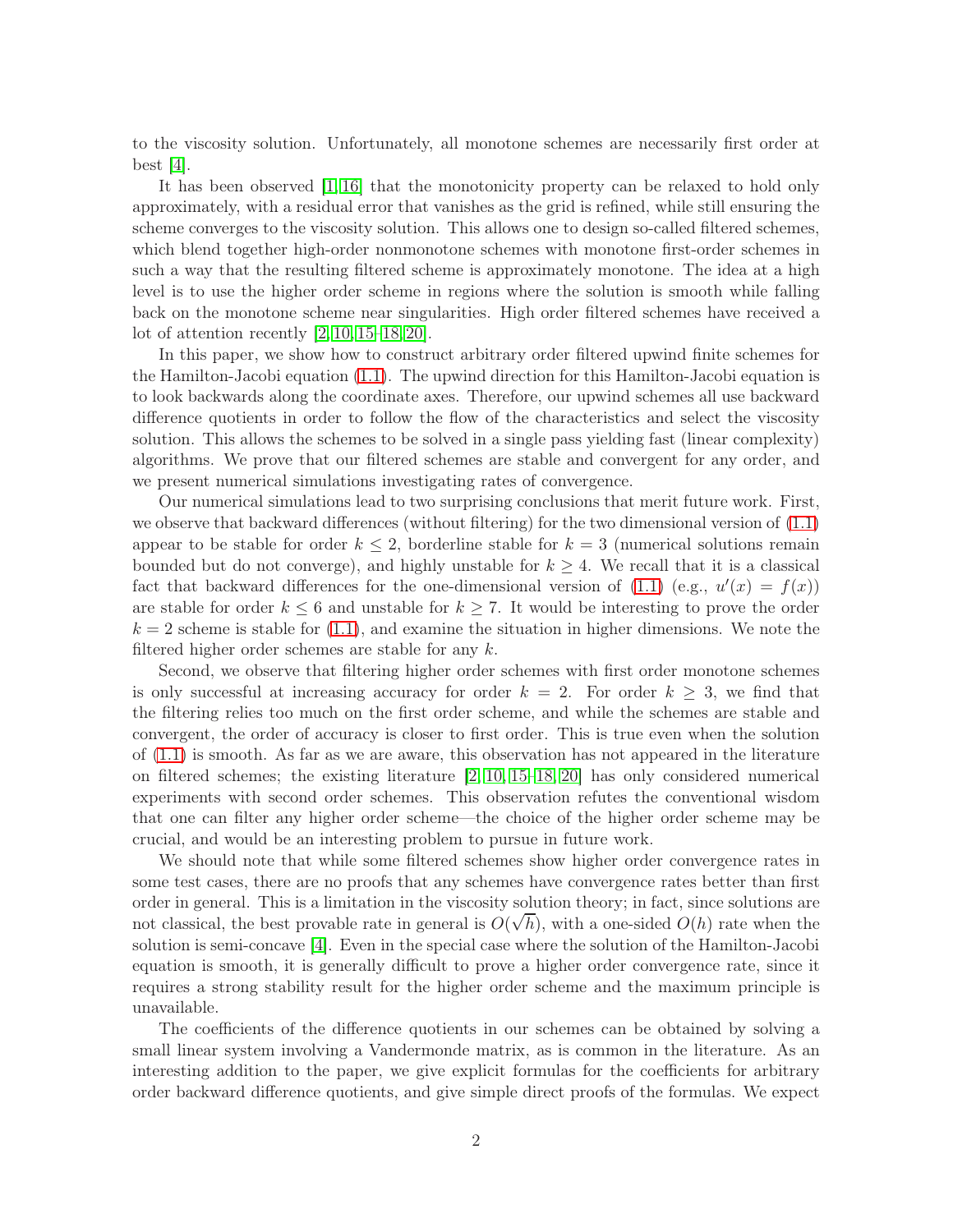these coefficients have appeared explicitly before in the literature, but we include the results for completeness. Our method extends to computing the coefficients for nonsymmetric and offset centered differences, which we explore in Section [4.](#page-12-0) We do not explicitly invert the Vandermonde matrix, but this could be done via an LU factorization as was given in [\[19\]](#page-24-4).

In [\[7\]](#page-23-9) a fast approximate nondominated sorting algorithm was developed based on estimating the distribution of the data, which is the right-hand side  $f$ , and solving the Hamilton-Jacobi equation [\(1.1\)](#page-0-0) numerically. The algorithm is called PDE-based ranking and was shown to be significantly faster than nondominated sorting in low dimensions. The higher order filtered schemes developed in this paper can be directly used in the PDE-based ranking algorithm to improve the accuracy with minimal additional computational cost. Thus, this work has the potential to have a broad impact in applications of nondominated sorting.

This paper is organized as follows. In Section [2](#page-2-0) we present our filtered schemes and prove stability and convergence. In Section [3](#page-7-0) we present the results of numerical simulations, and in Section [4](#page-12-0) we give explicit formulas for the coefficients of various difference quotients.

## <span id="page-2-0"></span>2 Filtered schemes

In this section we introduce our filtered schemes and prove stability and convergence.

#### <span id="page-2-3"></span>2.1 Backward differences

Since the upwind direction for [\(1.1\)](#page-0-0) is the negative orthant, our higher order schemes will all use backward difference quotients. The following theorem gives the exact coefficients for all backward different quotients for first derivatives. We expect this is known in the literature, but we give the proof for completeness.

<span id="page-2-1"></span>**Theorem 2.1.** Let k be a positive integer and  $f \in C^{k+1}$ . Then

$$
f'(x) = \frac{1}{h} \sum_{i=1}^{k} c_i \left[ f(x - ih) - f(x) \right] + O(h^k)
$$

where

$$
c_i = \frac{(-1)^i}{i} {k \choose i} \text{ for } i = 1, \dots, k.
$$

The proof relies on an elementary lemma, which is useful to state independently.

<span id="page-2-2"></span>**Lemma 2.2.** For any given integer m and positive integer  $n \geq 2$ ,

$$
\sum_{i=0}^{n} (i+m)^{k} \binom{n}{i} (-1)^{i} = 0,
$$

for all  $k = 1, 2, ..., n - 1$ .

Proof. Let

$$
q_0(x) = x^m(x-1)^n = \sum_{i=0}^n \binom{n}{i} x^{i+m} (-1)^{n-i}.
$$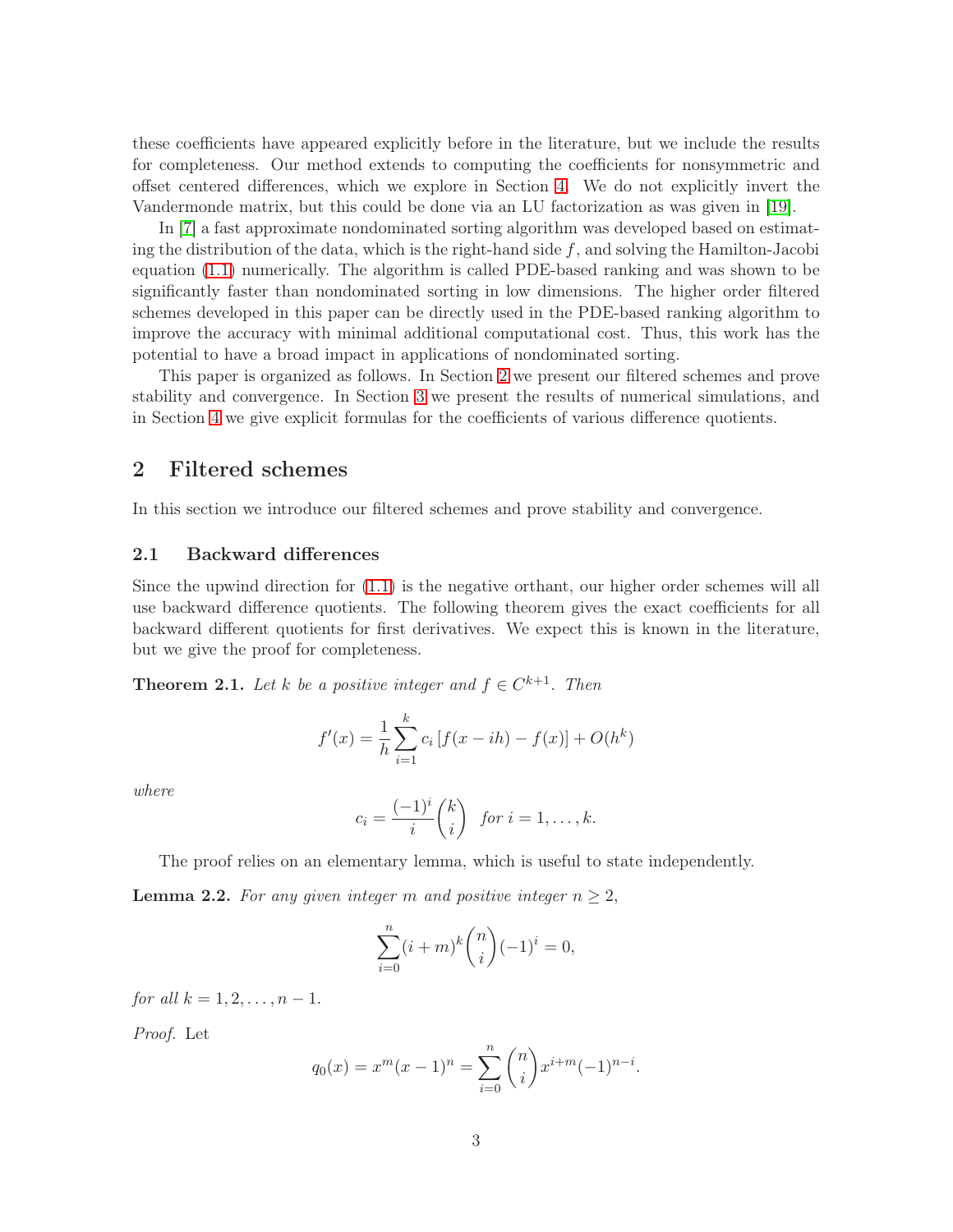For  $k \geqslant 1$ , define

$$
q_k(x) = x \frac{dq_{k-1}(x)}{dx}.
$$

So,

$$
q_k(x) = \sum_{i=0}^n (i+m)^k \binom{n}{i} x^{i+m} (-1)^{n-i}.
$$

It's can also be observed that for all  $k \leq n-1, q_k(1) = 0$ . Therefore,

$$
\sum_{i=0}^{n} (i+m)^{k} {n \choose i} (-1)^{i} = (-1)^{-n} q_{k}(1) = 0.
$$

 $\Box$ 

We now give the proof of Theorem [2.1.](#page-2-1)

Proof. By using a Taylor series expansion, we obtain

<span id="page-3-0"></span>
$$
\sum_{i=1}^{k} c_i \left[ \sum_{j=1}^{k} \frac{(-ih)^j}{j!} f^{(j)}(x) \right] + O(h^{k+1}) = \sum_{i=1}^{k} c_i \left[ f(x - ih) - f(x) \right]. \tag{2.1}
$$

Rearranging the left hand side of equation [\(2.1\)](#page-3-0), we deduce

$$
\sum_{i=1}^{k} c_i \left[ \sum_{j=1}^{k} \frac{(-ih)^j}{j!} f^{(j)}(x) \right] + O(h^{k+1}) = \sum_{j=1}^{k} \frac{h^j}{j!} f^{(j)}(x) \left[ \sum_{i=1}^{k} c_i \cdot (-i)^j \right] + O(h^{k+1}).
$$

By binomial expansion,

$$
\sum_{i=1}^{k} c_i \cdot (-i) = -\sum_{i=1}^{k} {k \choose i} (-1)^i = {k \choose 0} - \sum_{i=0}^{k} {k \choose i} (-1)^i = 1.
$$

By Lemma [2.2,](#page-2-2) for  $j = 2, \ldots, k$ ,

$$
\sum_{i=1}^{k} c_i (-i)^j = (-1)^j \sum_{i=1}^{k} i^{j-1} {k \choose i} (-1)^i = (-1)^j \sum_{i=0}^{k} i^{j-1} {k \choose i} (-1)^i = 0.
$$

Thus,

$$
\sum_{i=1}^{k} c_i \left[ \sum_{j=1}^{k} \frac{(-ih)^j}{j!} f^{(j)}(x) \right] = hf'(x) + O(h^{k+1}).
$$

Therefore, we yield

$$
f'(x) = \frac{1}{h} \sum_{i=1}^{k} c_i \left[ f(x - ih) - f(x) \right] + O(h^k)
$$

as desired.

We can also express the backward difference quotient in a more usual form.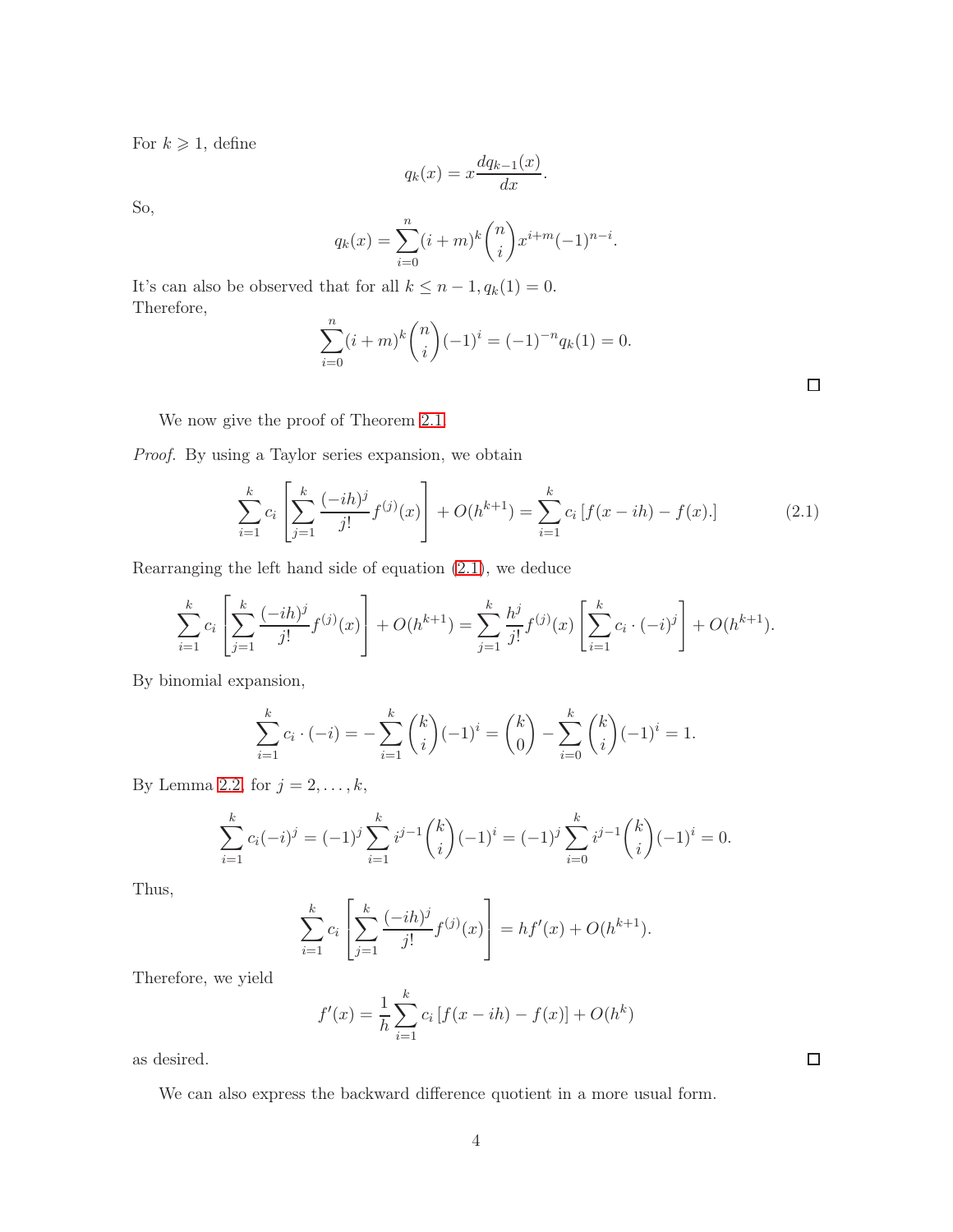<span id="page-4-1"></span>**Corollary 2.3.** Let k be a positive integer and  $f \in C^{k+1}$ . Then

$$
f'(x) = \frac{1}{h} \sum_{i=0}^{k} d_i \cdot f(x - ih) + O(h^k)
$$

where

$$
d_0 = 1 + \frac{1}{2} + \dots + \frac{1}{k}, \text{ and}
$$
  
\n
$$
d_i = \frac{(-1)^i}{i} {k \choose i}, \text{ for } i = 1, \dots, k.
$$

*Proof.* It's easy to see that  $d_i = c_i$  (defined as in Theorem [2.1\)](#page-2-1) for  $i \neq 0$ . In the case when  $i = 0$ , we have

$$
d_0 = -\sum_{i=1}^k d_i
$$
  
\n
$$
= \sum_{i=1}^k \frac{(-1)^{i-1}}{i} {k \choose i}
$$
  
\n
$$
= \int_0^1 \sum_{i=1}^k {k \choose i} (-x)^{i-1} dx
$$
  
\n
$$
= \int_0^1 \frac{1 - (1-x)^k}{x} dx
$$
  
\n
$$
= \int_0^1 1 + (1-x) + \dots + (1-x)^{k-1} dx
$$
  
\n
$$
= \left[ x - \frac{(1-x)}{2} - \frac{(1-x)^2}{3} - \dots - \frac{(1-x)^k}{k} \right]_{x=0}^{x=1}
$$
  
\n
$$
= 1 + \frac{1}{2} + \dots + \frac{1}{k}.
$$

 $\Box$ 

#### 2.2 High-order filtered finite difference schemes

The Hamilton-Jacobi equation [\(1.1\)](#page-0-0) does not have smooth or even Lipschitz solutions, due to a gradient singularity near the boundary where  $x_i = 0$ . Indeed, in the special case that  $f = 1$  the viscosity solution is  $u = n(x_1 \cdots x_n)^{1/n}$ . Following [\[5\]](#page-23-1) we first perform a singularity factorization before solving the Hamilton-Jacobi equation. In particular, let  $u$  be the viscosity solution of [\(1.1\)](#page-0-0) and define

<span id="page-4-0"></span>
$$
w(x) = \frac{u(x)}{n (x_1 \cdots x_n)^{1/n}}.
$$
\n(2.2)

It is possible to show  $[5]$  that w is Lipschitz continuous and satisfies

$$
[w]_{1;[0,1]^n} \le \sqrt{n} [f^{1/n}]_{1;[0,1]^n}.
$$
\n(2.3)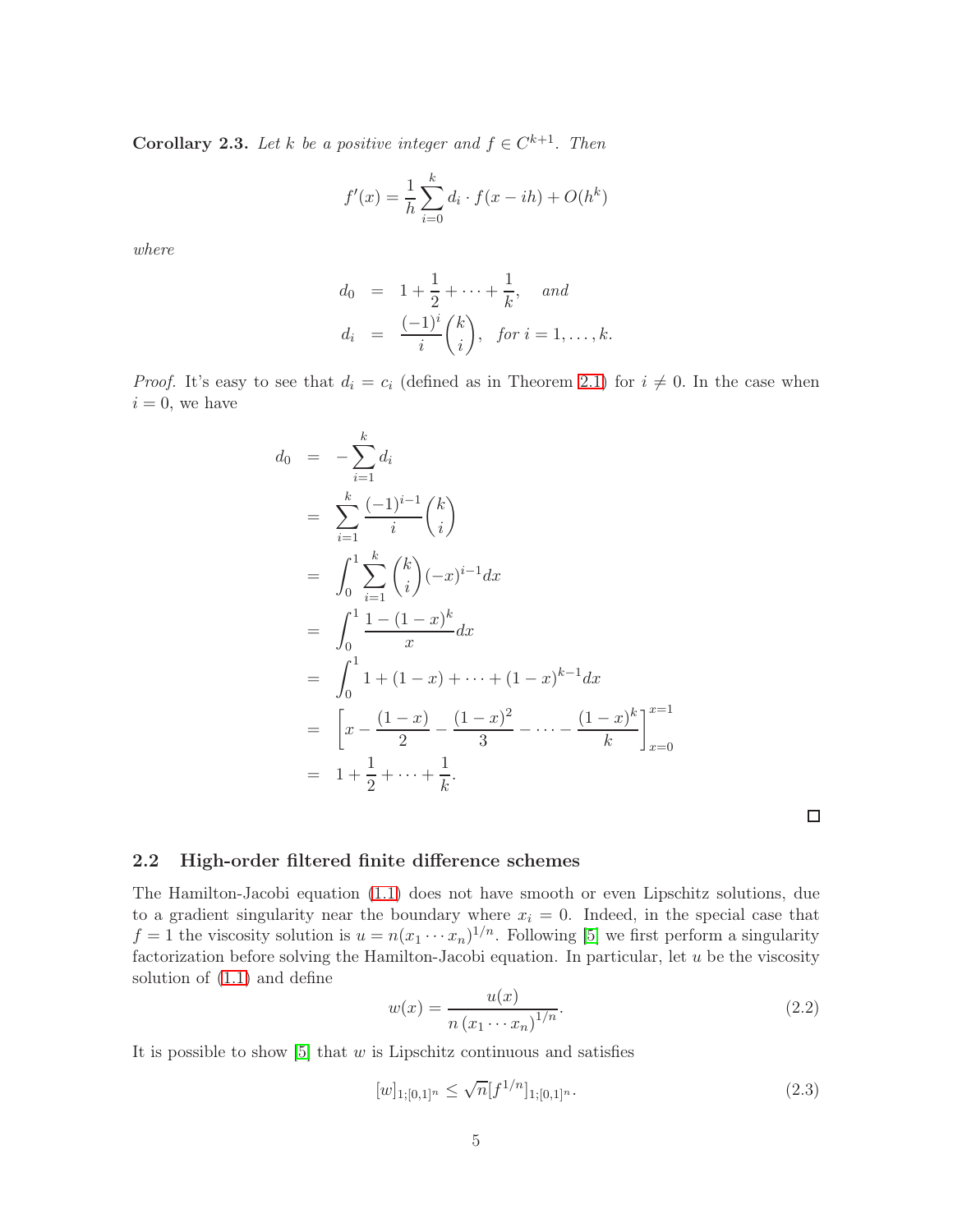We can also show that  $w$  is the unique bounded viscosity solution of the Hamilton-Jacobi equation

<span id="page-5-0"></span>
$$
\prod_{i=1}^{n} (w + nx_i w_{x_i}) = f \quad \text{on } (0,1]^n.
$$
 (2.4)

Although it appears that [\(2.4\)](#page-5-0) does not have a boundary condition, it is in fact encoded into the Hamilton-Jacobi equation, since  $w(0)^n = f(0)$ . See [\[5\]](#page-23-1) for more details on the above two statements. The idea from [\[5\]](#page-23-1), which we borrow here, is to solve [\(2.4\)](#page-5-0) numerically and then undo the transformation  $(2.2)$  to obtain a numerical approximation of u. The work in [\[5\]](#page-23-1) explored first order finite difference schemes for [\(2.4\)](#page-5-0) and proved optimal convergence rates of  $O(\sqrt{h})$ . We extend these ideas here to higher order filtered schemes.

In light of Corollary [2.3](#page-4-1) we define for  $u : [0,1]^n \to \mathbb{R}$  the  $k^{\text{th}}$ -order backward difference quotient to be

$$
\nabla_i^{k,-} u(x) = \frac{1}{h} \sum_{j=0}^k d_j u(x - j h e_i).
$$
 (2.5)

Here,  $h > 0$  is the grid resolution, and as a convention we take  $u(x) = 0$  whenever  $x \notin [0, 1]^n$ . The boundary value is irrelevant and does not enter into the scheme. By Corollary [2.3](#page-4-1) we have that

$$
\nabla_i^{k,-} u(x) = u_{x_i}(x) + O(h^k)
$$

whenever  $u \in C^{k+1}$ .

We define the first order upwind scheme approximating the left-hand side of [\(2.4\)](#page-5-0) to be

$$
F_1(x, w) = \begin{cases} \prod_{i=1}^n \left( w(x) + nx_i \nabla_i^{1, -} w(x) \right), & \text{if } \forall i, w(x) + nx_i \nabla_i^{1, -} w(x) \ge 0 \\ -\infty, & \text{otherwise.} \end{cases}
$$
(2.6)

The first order scheme from [\[5\]](#page-23-1) corresponds to solving

$$
F_1(x, w) = f(x) \text{ in } [0, 1]_h^n,
$$

where  $\Omega_h := \Omega \cap h\mathbb{Z}^n$  for any  $\Omega \subseteq \mathbb{R}^n$ . This scheme has a unique solution, and is monotone, stable, and convergent to the viscosity solution. Furthermore, this scheme can be solved with a (linear time) fast sweeping algorithm visiting each grid point exactly once. For more details on this scheme, we refer the reader to [\[5\]](#page-23-1).

We define the  $k^{\text{th}}$ -order upwind finite difference scheme approximating the left-hand side of [\(2.4\)](#page-5-0) by

$$
F_k(x, w) = \prod_{i=1}^n \left( w(x) + nx_i \nabla_i^{k,-} w(x) \right).
$$
 (2.7)

The  $k^{\text{th}}$ -order upwind finite difference scheme is then given by

$$
F_k(x, w) = f(x) \text{ in } [0, 1]_h^n. \tag{2.8}
$$

We note that this scheme is not monotone and may not have a unique solution. We can construct a solution with a fast sweeping method, as we did with the first order scheme, but there is no guarantee that the scheme will be stable or convergent to the viscosity solution. In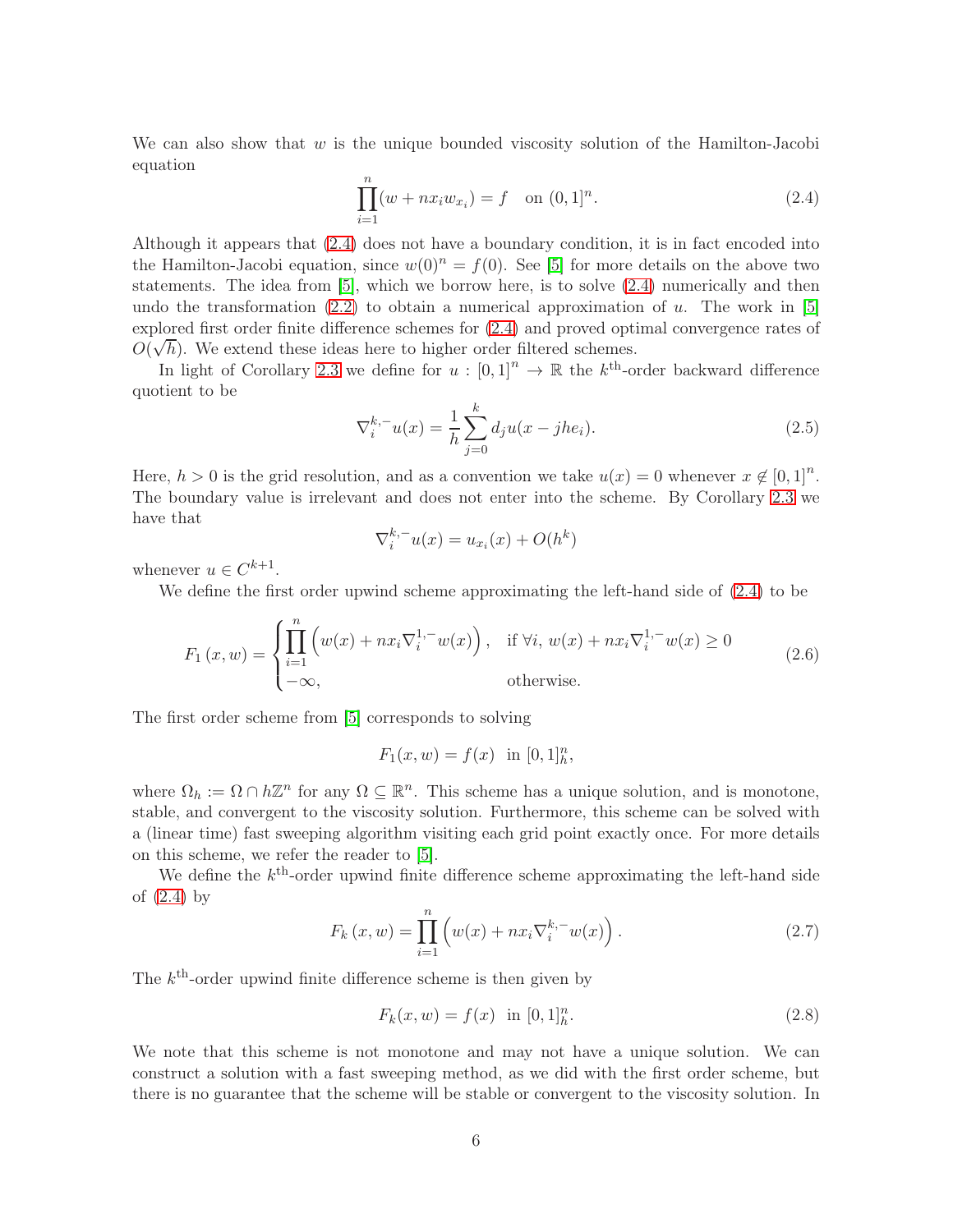Section [3](#page-7-0) we present results of simulations suggesting that the second order scheme is stable and convergent, but higher order schemes are unstable.

The  $k^{\text{th}}$ -order *filtered* upwind finite difference approximation of the left-hand side of  $(2.4)$ is given by

<span id="page-6-1"></span>
$$
G_k(x, w) = \begin{cases} F_k(x, w), & \text{if } |F_k(x, w) - F_1(x, w)| \le \sqrt{h} \text{ and } x \in [kh, 1]^n, \\ F_1(x, w), & \text{otherwise.} \end{cases}
$$
(2.9)

The  $k^{\text{th}}$ -order *filtered* upwind finite difference scheme is then given by

<span id="page-6-0"></span>
$$
G_k(x, w) = f(x) \text{ in } [0, 1]_h^n. \tag{2.10}
$$

The idea behind the filtering is that when the solution is smooth we should have  $|F_k-F_1| \leq Ch$ and so the higher order scheme is selected. In regions where the solution is not smooth, the filtered scheme falls back on the monotone and stable first order scheme. The key property of filtered schemes is that any solution  $w<sub>h</sub>$  of [\(2.10\)](#page-6-0) also satisfies

$$
f(x) - \sqrt{h} \le F_1(x, w_h) \le f(x) + \sqrt{h} \text{ in } [0, 1]_h^n. \tag{2.11}
$$

By approximately solving the first order scheme, the solutions of the filtered schemes inherit the stability and convergence properties of the first-order scheme. We note that solutions of [\(2.10\)](#page-6-0) may not be unique, since the scheme is not monotone. We compute the solution as follows: At each grid point we solve both of the schemes  $F_1 = f$  and  $F_k = f$  for  $w_h(x)$ , taking the largest root when there are multiple solutions. We then take the solution of  $F_k = f$  and check if the first property in  $(2.9)$  is satisfied. If so, we choose this solution for  $w_h(x)$ , otherwise we select the solution of  $F_1 = f$ . We analyze stability and convergence in the next section.

#### 2.3 Stability and convergence

We prove here stability and convergence of the filtered schemes given in [\(2.10\)](#page-6-0).

**Theorem 2.4.** Assume that  $f \geq 0$  and let  $w_h$  be a solution of [\(2.10\)](#page-6-0). Then we have

<span id="page-6-2"></span>
$$
0 \le w_h \le \left(\max_{[0,1]^n} f + \sqrt{h}\right)^{1/n} \quad in \ [0,1]^n_h. \tag{2.12}
$$

*Proof.* At the minimum of  $w_h$ , we have  $x_i \nabla_i^{1,-} w_h(x) \leq 0$ . Since  $w_h + nx_i \nabla_i^{1,-} w_h(x) \geq 0$  for all  $i = 1, 2, \ldots, n$ , it follows that

$$
\min w_h \ge -nx_i \nabla_i^{1,-} w_h(x) \ge 0.
$$

This establishes a lower bound of  $w_h$ .

To determine an upper bound of  $w_h$ , we note that the filtered scheme satisfies

$$
0 \le F_1(x, w_h) \le f(x) + \sqrt{h}.
$$

At the maximum of  $w_h$ , we have  $x_i \nabla_i^{1,-} w_h(x) \geq 0$ . Since  $0 \leq w_h(x)$ , it follows that

$$
(\max w_h)^n \le \prod_{i=1}^n \left( w(x) + nx_i \nabla_i^{k,-} w(x) \right) \le f(x) + \sqrt{h} \le \max f + \sqrt{h}.
$$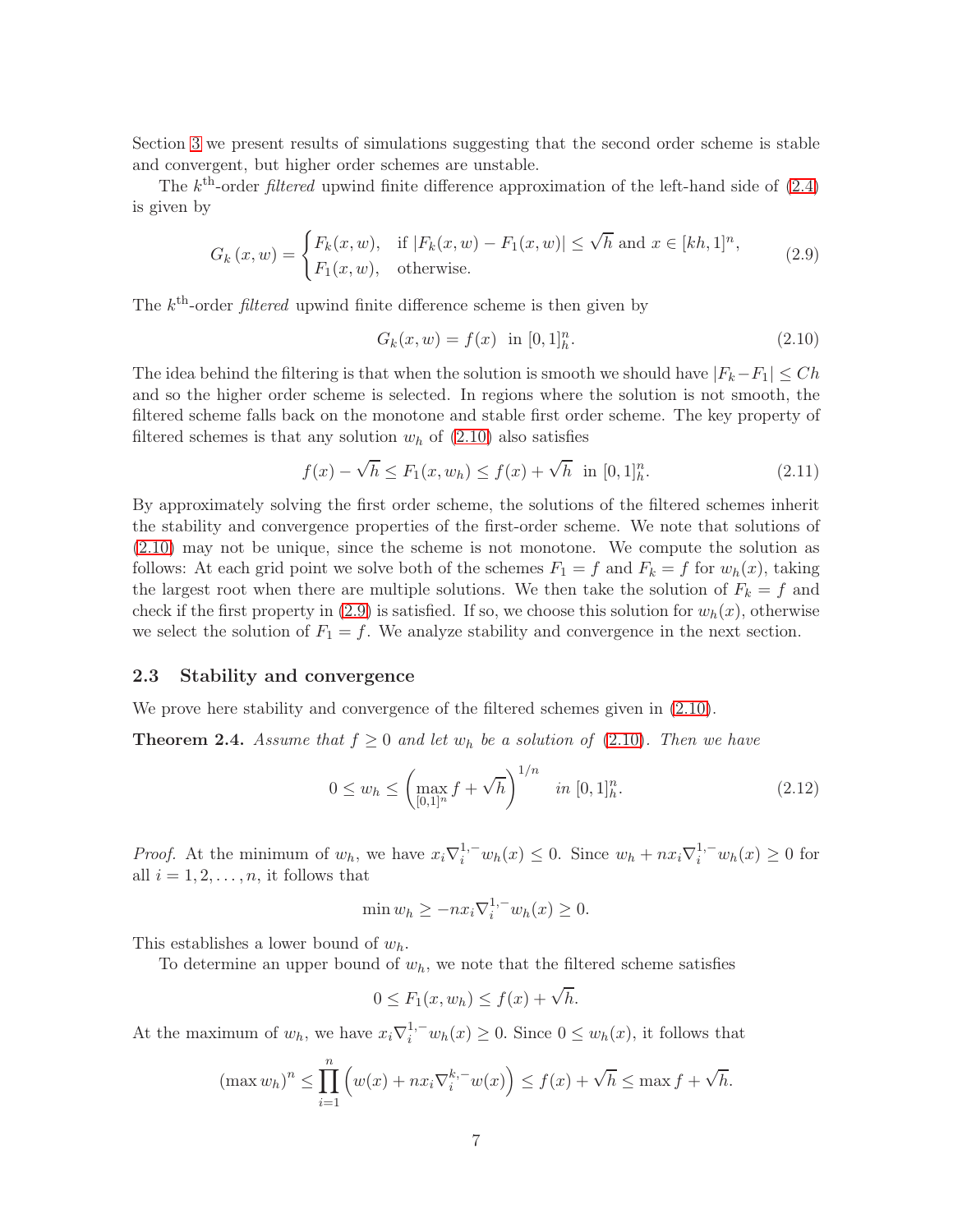Thus max  $w_h \leq (\max f + \sqrt{h})^{1/n}$ . This establishes an upper boundary of  $w_h$ . Therefore,

$$
0 \le w_h \le \left(\max_{[0,1]^n} f + \sqrt{h}\right)^{1/n} \quad \text{in } [0,1]^n_h,
$$

and the stability follows.

Given the stability result in Theorem [2.4,](#page-6-2) it is now a standard application of the Barles-Souganidis framework [\[1\]](#page-23-5) to prove convergence of the filtered scheme [\(2.10\)](#page-6-0) to the viscosity solution of [\(2.4\)](#page-5-0). In fact, the proof of convergence of the filtered schemes is very similar to the results in [\[5\]](#page-23-1). Let us mention, however, that these convergence results do not establish any convergence rate. The best provable convergence rate for the filtered scheme is still  $O(\sqrt{h})$ . In practice, we do often see far better convergence rates for the filtered schemes, and we present simulations investigating convergence rates in Section [3.](#page-7-0)

### <span id="page-7-0"></span>3 Numerical simulations

We run simulations on both backward difference schemes and filtered schemes of orders 1, 2, 3, 5, 8, and 13 with two probability density functions  $f_1$  and  $f_2$  that were introduced before in [\[5\]](#page-23-1). The function  $f_1$  is defined as follows:

$$
f_1(x) = \frac{1}{4(k+1)^2} \prod_{i=1}^2 \left( \sum_{j=1}^2 \sin(kx_j)^2 + 2k + 2kx_i \sin(2kx_i) \right),
$$

where  $k > 0$ . In the simulations, we set  $k = 20$ . The solution of  $(1.1)$  in this case is known to be

$$
u_1(x) = \frac{1}{k+1} \sqrt{x_1 x_2} \left( \sin(kx_1)^2 + \sin(kx_2)^2 + 2k \right).
$$

We note that the solution  $u_1$  is smooth on  $(0, 1]^2$ .

The function  $f_2$  is defined as follows:

$$
f_2(x) = \frac{1}{(C+2)^2} (w_2(x) + 2(1+C)x(2)) (w_2(x) + 2x(1)).
$$

where  $x(i) = x_{\pi_x(i)}$  for a permutation  $\pi_x$  such that  $x(1) \leq x(2)$ , and

$$
w_2(x) = C \max\{x_1, x_2\} + x_1 + x_2.
$$

We set  $C = 10$  in the simulations. The solution in this case is known to be

$$
u_2(x) = 2\sqrt{x_1 x_2} w_2(x).
$$

The function  $f_2$  is Lipschitz and the solution  $u_2$  has a gradient discontinuity. This is common in Hamilton-Jacobi equations due to crossing characteristics.

Given these  $f_1$  and  $f_2$ , we gather the errors from their numerical solutions compared to the known solutions for each order of each scheme in different mesh sizes  $h$ . These errors are measured in both the  $L^1$  norm and the  $L^{\infty}$  norm as numerical evidence of the rate of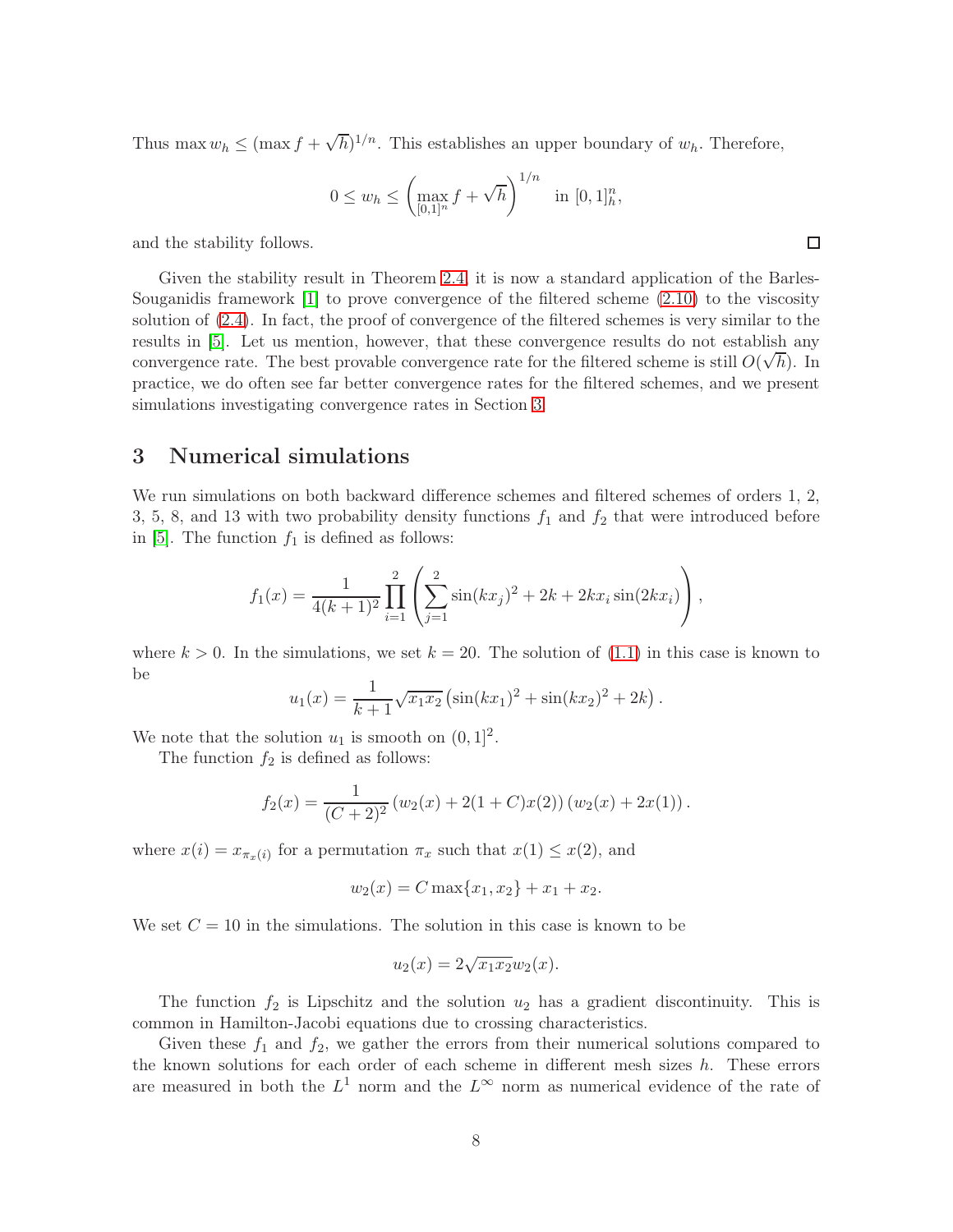

<span id="page-8-0"></span>Figure 1: Errors in the  $L^1$  norm from order 1, 2, 3 schemes when  $f = f_1$ 



Figure 2: Errors in the  $L^1$  norm from order 5, 8, 13 schemes when  $f = f_1$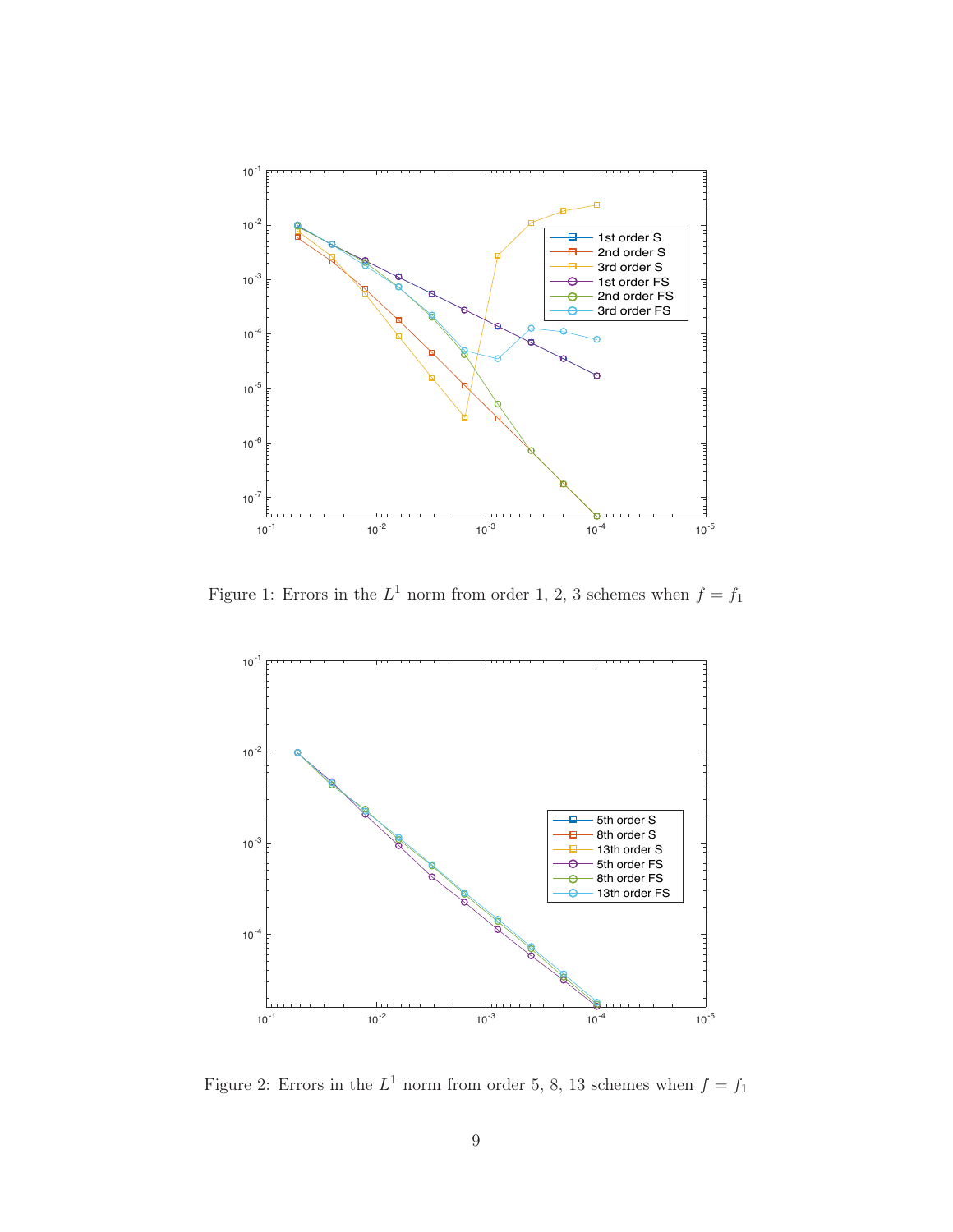

Figure 3: Errors in the  $L^{\infty}$  norm from order 1, 2, 3 schemes when  $f = f_1$ 



Figure 4: Errors in the  $L^{\infty}$  norm from order 5, 8, 13 schemes when  $f = f_1$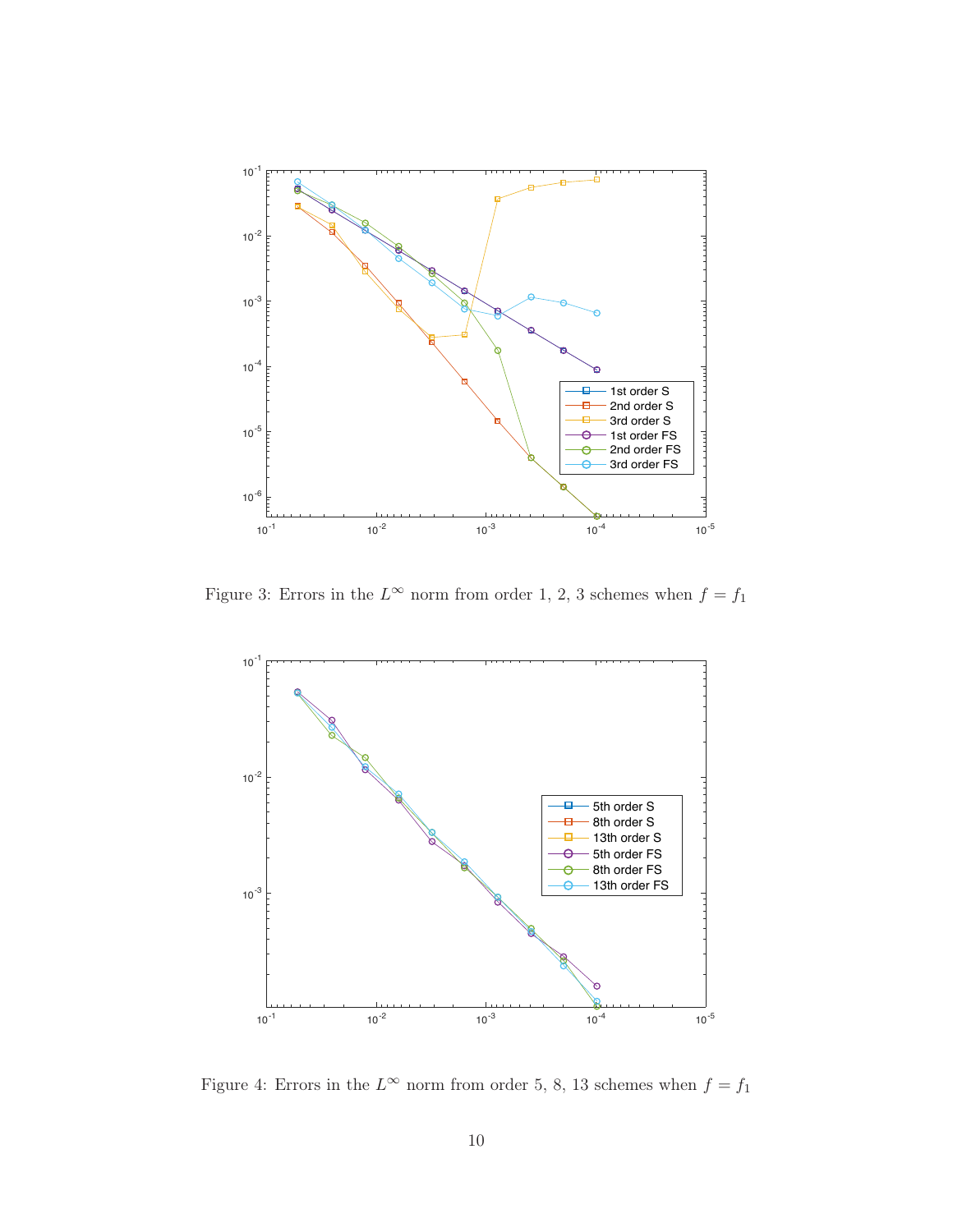

Figure 5: Errors in the  $L^1$  norm from order 1, 2, 3 schemes when  $f = f_2$ 



Figure 6: Errors in the  $L^1$  norm from order 5, 8, 13 schemes when  $f = f_2$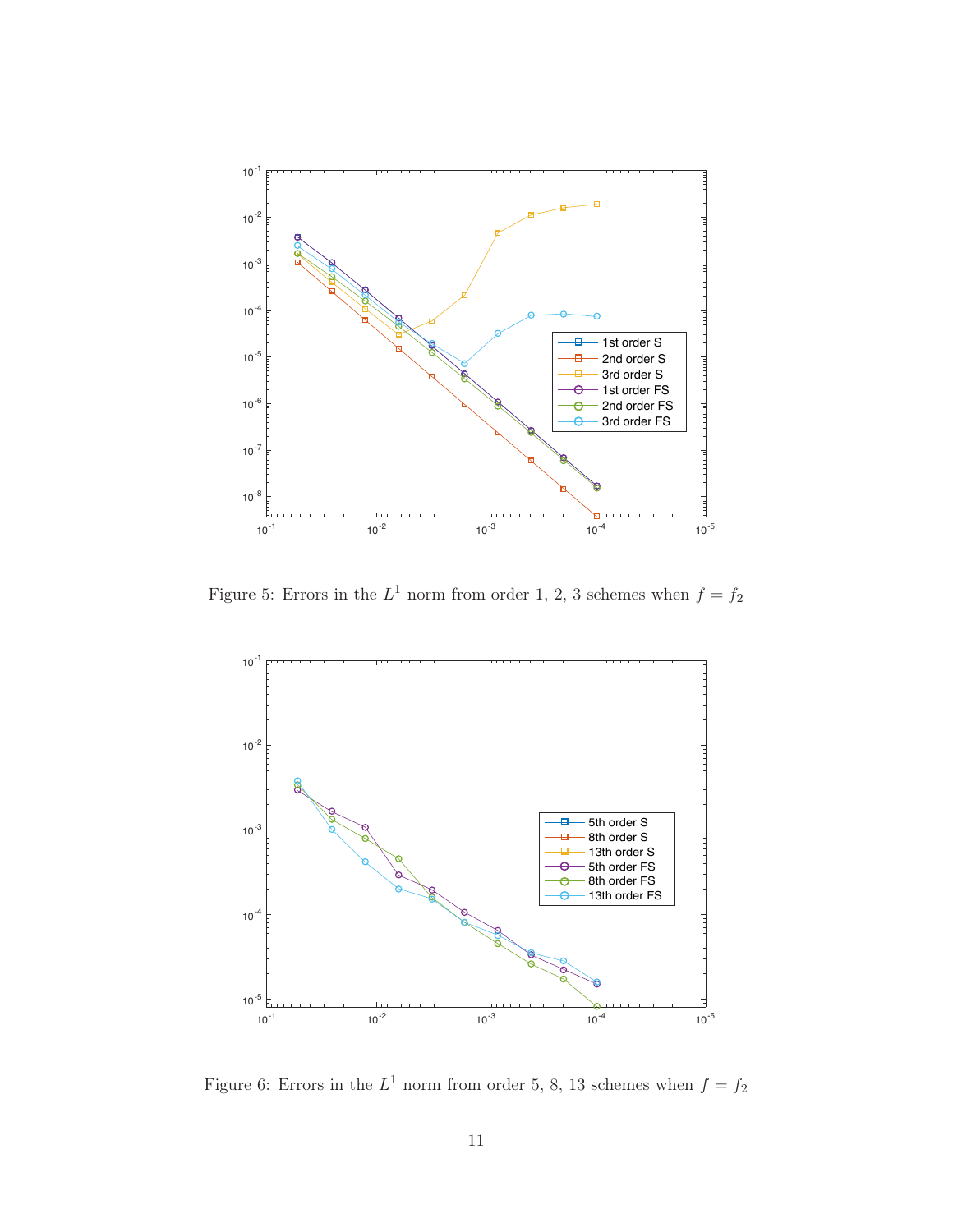

Figure 7: Errors in the  $L^{\infty}$  norm from order 1, 2, 3 schemes when  $f = f_2$ 



<span id="page-11-0"></span>Figure 8: Errors in the  $L^{\infty}$  norm from order 5, 8, 13 schemes when  $f = f_2$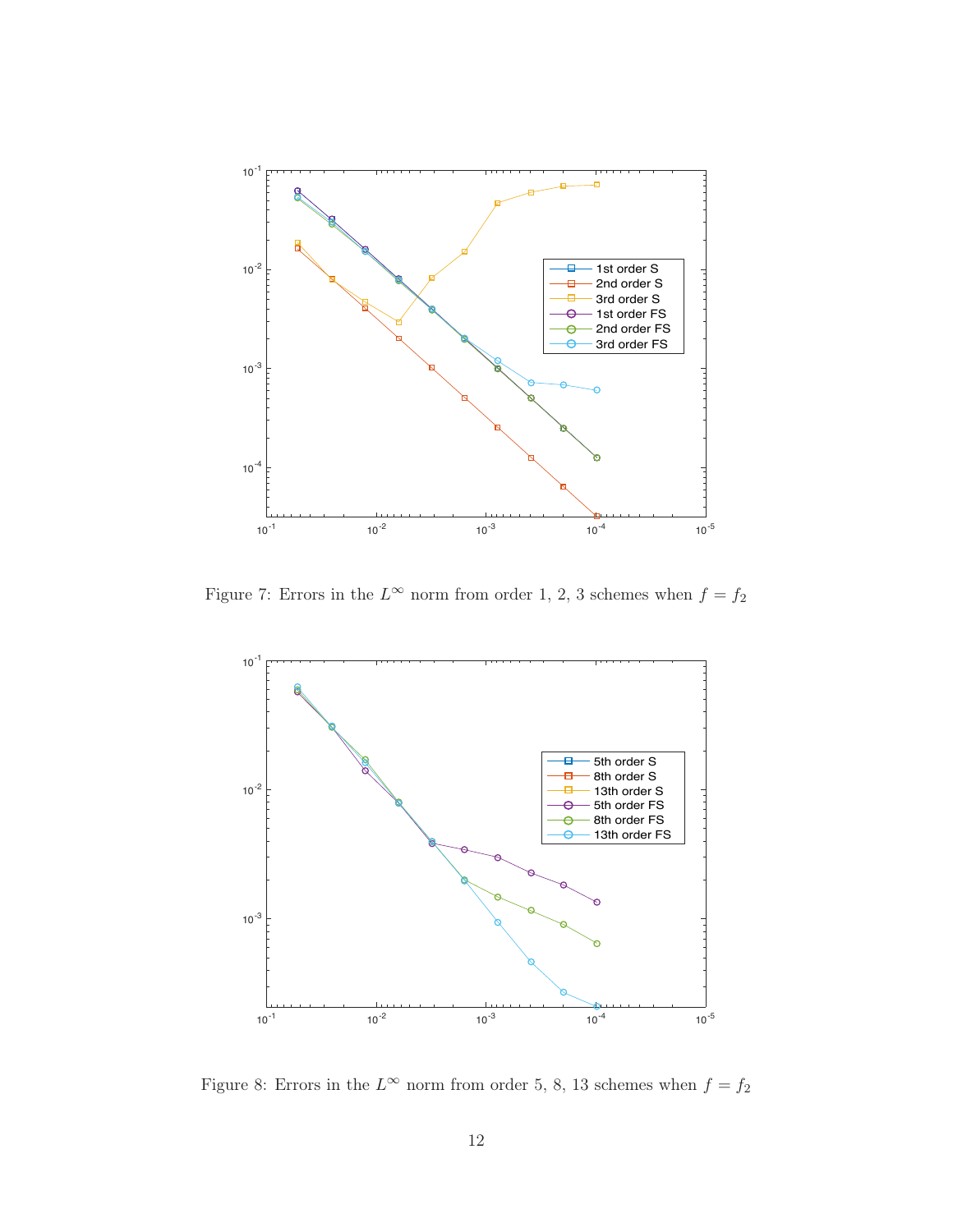| Mesh size $h$         | 1 <sup>st</sup> order | $2nd$ order | 3 <sup>rd</sup><br>order | $5th$ order | 8 <sup>th</sup> order | $13th$ order |
|-----------------------|-----------------------|-------------|--------------------------|-------------|-----------------------|--------------|
| $3.33 \times 10^{-2}$ | $95.06\%$             | 54.31%      | 45.00%                   | 44.81\%     | 22.69%                | 4.88%        |
| $6.67 \times 10^{-3}$ | 98.75%                | 81.09%      | 81.61%                   | 75.41%      | 33.95%                | 7.59%        |
| $1.59 \times 10^{-3}$ | 99.69%                | 97.69%      | 97.42\%                  | 85.61%      | 37.92%                | 8.78%        |
| $3.92 \times 10^{-5}$ | 99.92%                | 99.84%      | 98.57%                   | 87.29%      | 39.15%                | 8.97%        |
| $9.78 \times 10^{-6}$ | 99.98%                | 99.96%      | 97.82%                   | 87.03%      | 39.43%                | $9.00\%$     |

<span id="page-12-1"></span>Table 1: Fraction of grid points for which the  $k<sup>th</sup>$  order scheme being used in the filtered schemes.

convergence. The results from the simulations are shown in Figure [1](#page-8-0) - Figure [8.](#page-11-0) Note that here we use "S" to denote "backward difference scheme" and "FS" to denote "filtered scheme".

The results from the simulations suggest that the unfiltered 2<sup>nd</sup> order backward difference scheme is convergent with a second order rate. On the other hand, the backward difference schemes of order higher than two appear to be unstable. In fact, the errors for the unfiltered schemes for order  $k = 5, 8, 13$  are so large they are not shown in the figures.

Observing the errors from filtered schemes in both the  $L^1$  norm and the  $L^{\infty}$  norm, we see that the  $2<sup>nd</sup>$  order filtered scheme also tends to give better accuracy than the  $1<sup>st</sup>$  order one, but other higher order filtered schemes only give comparable accuracies to the 1<sup>st</sup> order scheme. A further investigation shows that high order filtered schemes rely most of the time on the first order scheme in solving [\(1.1\)](#page-0-0). This explains why higher order filtered schemes do not produce better accuracy than lower order ones. To give a better idea, we show the fraction of grid points for which the  $k<sup>th</sup>$  order scheme is being used for various mesh sizes and orders when setting  $f = f_1$  in Table [1.](#page-12-1) Since setting  $f = f_2$  gives a similar result, we omit showing the same table of data in this case. This explains why filtering is not successful for higher order schemes. It would be interesting to determine why this is happening and whether it can be improved by using different schemes or a different type of filtering.

### <span id="page-12-0"></span>4 Explicit formulas for difference quotients

Our proof of the backward difference formulas in Section [2.1](#page-2-3) can be extended to more general difference quotients. We present these results in this section. The first part will present results regarding the coefficients of finite difference quotients for  $f'$ . The second part will be devoted for generalizing the coefficients of finite difference quotients for  $f^{(n)}$  where n is any positive integer. Although we expect some of these coefficients to have appeared in the literature before, we include this section for completeness of the paper. Additionally, we hope to provide different approaches for proving the formulas that may be simpler and more direct.

# 4.1 Other finite differences for  $f'(x)$

We begin by introducing the notation for an extension of binomial coefficient.

**Definition 4.1.** Let  $r$  be a real number and  $k$  be a positive integer. Define

$$
\binom{r}{0} = 1 \text{ and } \binom{r}{k} = \frac{r \cdot (r-1) \cdots (r-(k-1))}{k!}.
$$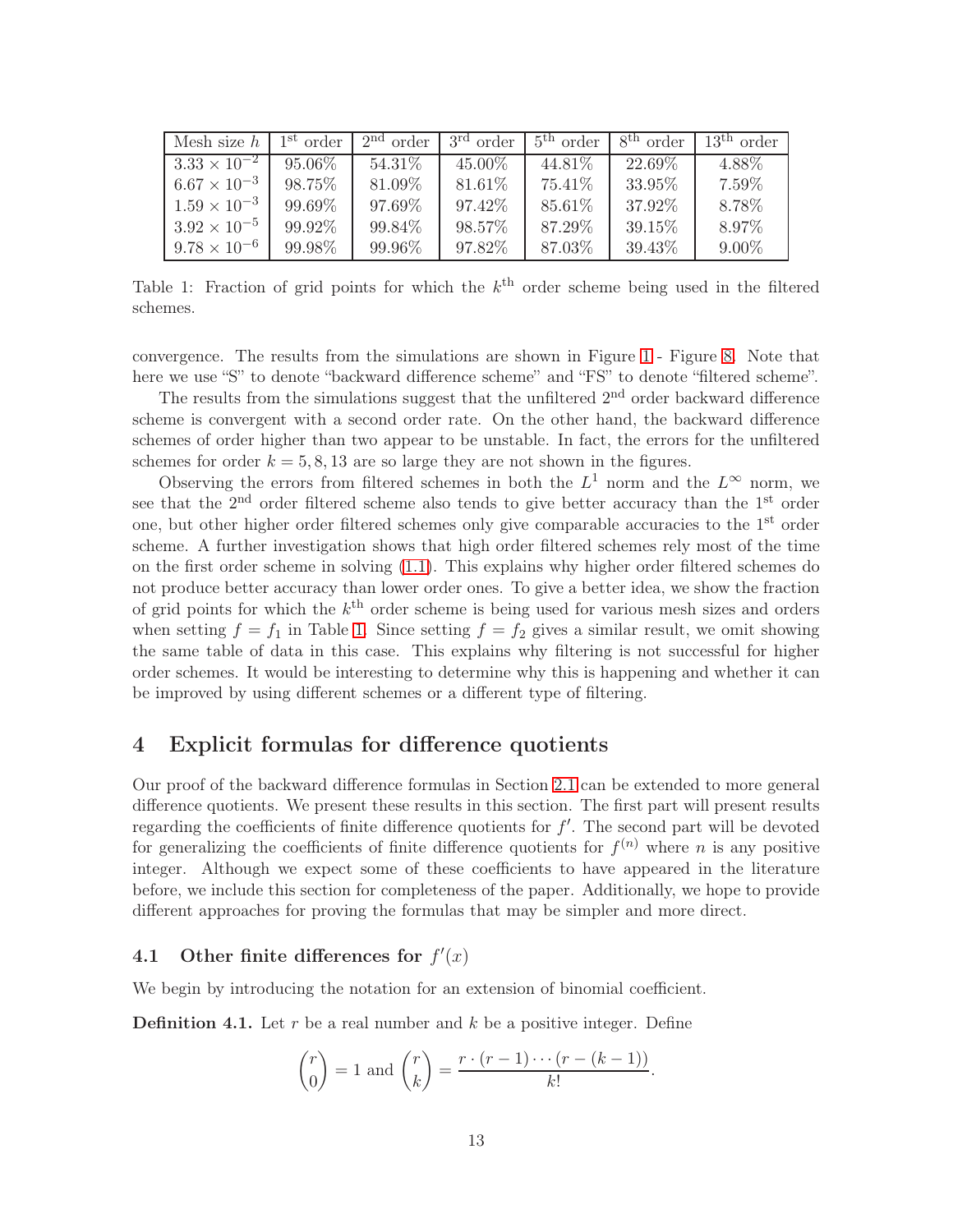We found that Lemma [2.2](#page-2-2) can be used for computing the k−order forward difference quotients as well. Compared to backward differences, these quotients simply have opposite signs as stated in Theorem [4.1](#page-13-0) and Corollary [4.3.](#page-13-1)

<span id="page-13-0"></span>**Theorem 4.2** (Forward Difference). Let  $k$  be a positive integer. Then

$$
f'(x) = \frac{1}{h} \sum_{i=1}^{k} c_i \left[ f(x+ih) - f(x) \right] + O(h^k),
$$

where

$$
c_i = \frac{(-1)^{i-1}}{i} \binom{k}{i},
$$

for  $i = 1, 2, ..., n$ .

<span id="page-13-1"></span>Corollary 4.3. Let  $k$  be a positive integer. Then

$$
f'(x) = \frac{1}{h} \sum_{i=0}^{k} d_i \cdot f(x + ih) + O(h^k),
$$

where

$$
d_0 = -1 - \frac{1}{2} - \dots - \frac{1}{k}, \text{ and}
$$

$$
d_i = \frac{(-1)^{i-1}}{i} {k \choose i},
$$

for  $i = 1, 2, ..., n$ .

The proofs for both of the above theorem and corollary will be omitted as they can be proceeded in the same way as the proofs for Theorem [2.1](#page-2-1) and Corollary [2.3,](#page-4-1) respectively.

Another finite difference quotient that is often implemented is centered difference quotient. With Lemma [2.2,](#page-2-2) we can also generalize centered difference quotients as shown in Theorem [4.1.](#page-13-2)

<span id="page-13-2"></span>**Theorem 4.4** (Centered Difference). Let m and n be a positive integers. Then

$$
f'(x) = \frac{1}{h} \sum_{i=-m}^{n} c_i \left[ f(x+ih) - f(x) \right] + O(h^{n+m}),
$$

where  $c_0 = 0$ , and

$$
c_i = (-1)^{i-1} \frac{\binom{n+m}{i+m}}{i \binom{n+m}{m}},
$$

for  $i = -m, -m + 1, \ldots, -1, 1, \ldots, n$ .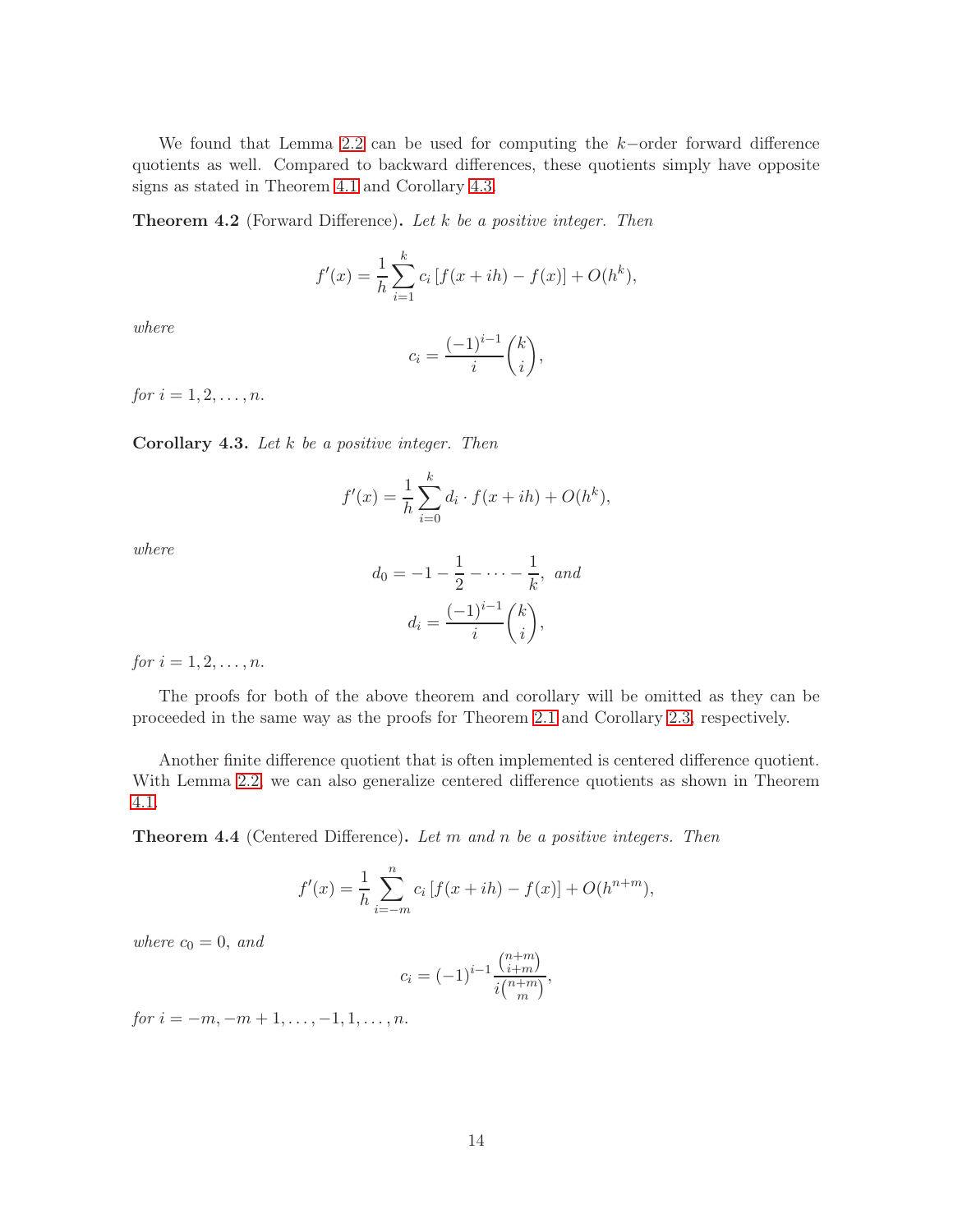Proof. By using a Taylor series expansion, we obtain

<span id="page-14-0"></span>
$$
\sum_{i=-m}^{n} c_i \left[ \sum_{j=1}^{n+m} \frac{(ih)^j}{j!} f^{(j)}(x) \right] + O(h^{n+m+1}) = \sum_{i=-m}^{n} c_i \left[ f(x+ih) - f(x) \right]. \tag{4.1}
$$

We claim that  $c_0 = 0$  and

$$
c_i = (-1)^{i-1} \frac{\binom{n+m}{i+m}}{i \binom{n+m}{m}},
$$

for  $i \neq 0$ , reduce the left hand side of equation [\(4.1\)](#page-14-0) to  $hf'(x) + O(h^{k+1})$ . Rearranging the left hand side of equation [\(4.1\)](#page-14-0), we deduce

$$
\sum_{i=-m}^{n} c_i \left[ \sum_{j=1}^{n+m} \frac{(ih)^j}{j!} f^{(j)}(x) \right] + O(h^{n+m+1}) = \sum_{j=1}^{k} \frac{h^j}{j!} f^{(j)}(x) \left[ \sum_{i=-m}^{n} c_i \cdot i^j \right] + O(h^{n+m+1}).
$$

By binomial expansion,

$$
\sum_{i=-m}^{n} c_i \cdot i = \frac{1}{\binom{n+m}{m}} \left[ \sum_{i=-m}^{n} \binom{n+m}{i+m} (-1)^{i-1} + \binom{n+m}{m} \right]
$$

$$
= \frac{1}{\binom{n+m}{m}} \left[ \sum_{i=0}^{n+m} \binom{n+m}{i} (-1)^i + \binom{n+m}{m} \right] = 1.
$$

By Lemma [2.2,](#page-2-2) for  $j = 2, \ldots, n + m$ ,

$$
\sum_{i=-m}^{n} c_i \cdot i^j = \frac{1}{\binom{n+m}{m}} \left[ \sum_{i=-m}^{n} i^{j-1} \binom{n+m}{i+m} (-1)^{i-1} \right]
$$

$$
= \frac{1}{\binom{n+m}{m}} \left[ \sum_{i=0}^{n+m} (i-m)^{j-1} \binom{n+m}{i} (-1)^i \right] = 0.
$$

Thus,

$$
\sum_{i=-m}^{n} c_i \left[ \sum_{j=1}^{n+m} \frac{(ih)^j}{j!} f^{(j)}(x) \right] + O(h^{n+m+1}) = h f'(x) + O(h^{n+m+1}),
$$

and the desired result follows.

The next finite difference quotient that will be introduced in Theorem [4.1](#page-16-0) uses arithmetic progression differences in computing  $f'(x)$ . Essential lemmas for proving its coefficients are given below.

<span id="page-14-1"></span>**Lemma 4.5.** For any given real number  $r$  and positive integer  $p$ ,

$$
\sum_{i=0}^{p} \binom{-r}{i} \binom{r+p}{p-i} = 1.
$$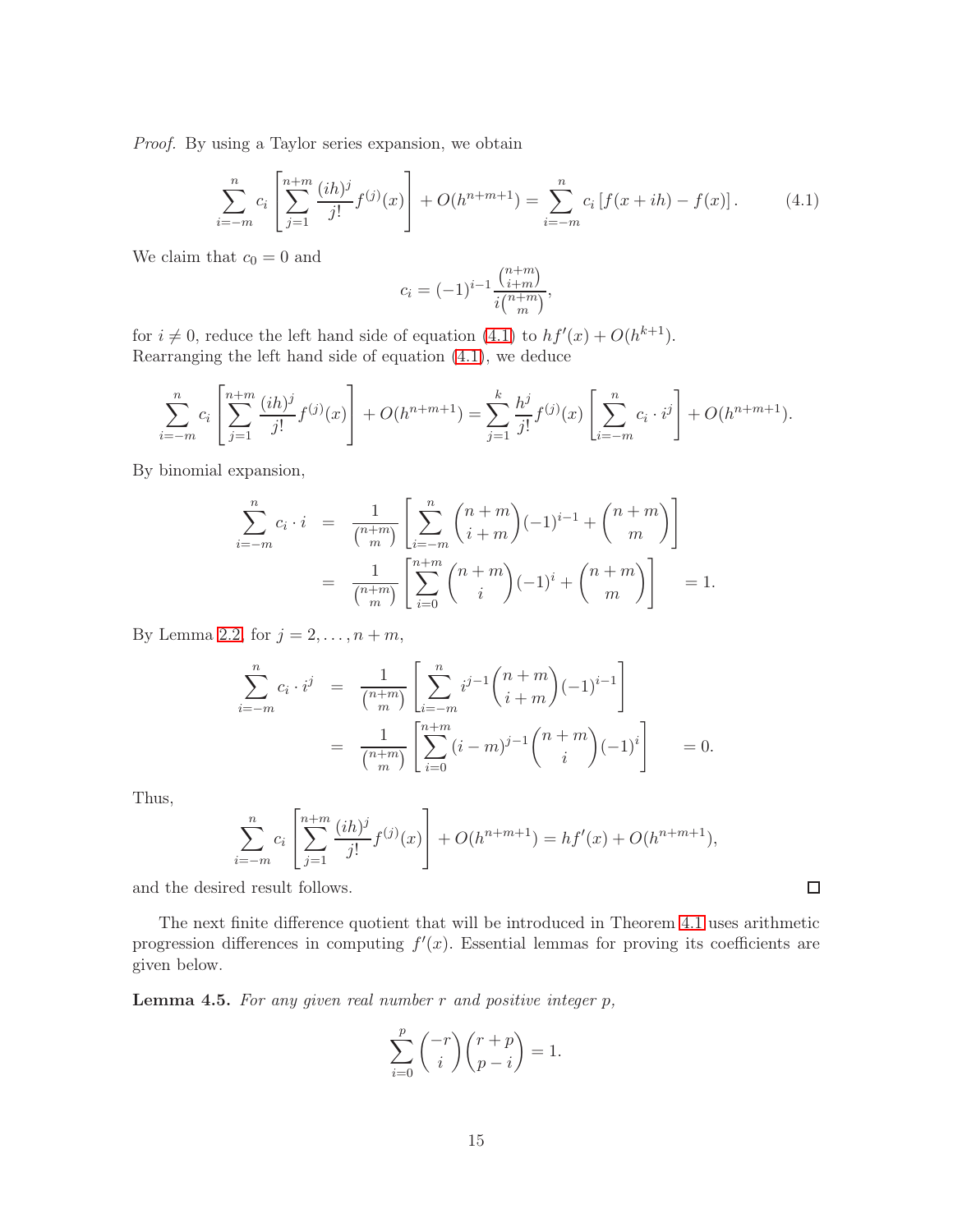Proof. Writing

$$
(x+1)^p = (x+1)^{-r}(x+1)^{(r+p)} = \left[\sum_{i=0}^{\infty} {\binom{-r}{i}} x^i\right] \left[\sum_{j=0}^{\infty} {\binom{r+p}{j}} x^j\right],
$$

one can compare the coefficient of  $x^p$  on both sides of the equation and yield

$$
1 = \sum_{i=0}^{p} \binom{-r}{i} \binom{r+p}{p-i}.
$$

 $\Box$ 

.

<span id="page-15-1"></span>**Corollary 4.6.** For any given real number  $r$  and positive integer  $p$ , the polynomial

$$
G_0(\lambda) = \sum_{i=0}^p \binom{-r + \lambda}{i} \binom{r + p - \lambda}{p - i} = 1.
$$

<span id="page-15-0"></span>**Lemma 4.7.** For any given real number  $r$  and positive integer  $p$ , define  $s_r^{[0]}(x) = x^r(x+1)^{-r}$ , and for  $k \ge 1$ ,

$$
s_r^{[k]}(x) = x \frac{d\left[s_r^{[k-1]}(x)\right]}{dx}.
$$

Then for  $k = 1, 2, \ldots, p$ ,

$$
Q_{r,p}^{[k]}(x) = x^{-r} \cdot (x+1)^{r+p} \cdot s_r^{[k]}(x)
$$

is a polynomial of degree less than p.

*Proof.* We will show, by mathematical induction, that for all  $k \geq 1$ ,

$$
s_r^{[k]}(x) = g(x) \cdot x^r \cdot (x+1)^{-(r+k)},
$$

where  $g(x)$  is a polynomial of degree less than k.

It is true for  $k = 1$  because

$$
s_r^{[1]}(x) = r \cdot x^r \cdot (x+1)^{-(r+1)}.
$$

Let's assume that this is true for some positive integer  $l$ . Then we will have that

$$
s_r^{[l+1]}(x) = x \frac{d \left[ s_r^{[l]}(x) \right]}{dx}
$$
  
=  $x \left[ \left[ g'(x) \cdot x^r + rx^{r-1} \cdot g(x) \right] \cdot (x+1)^{-(r+l)} \right]$   
 $-x \left[ (r+l)(x+1)^{-(r+l+1)} \cdot g(x) \cdot x^r \right]$   
=  $\left[ \left[ xg'(x) + rg(x) \right] \cdot (x+1) - (r+l)xg(x) \right] \cdot x^r \cdot (x+1)^{-(r+l+1)}$ 

Since  $g(x)$  has degree less than l, it is not difficult to see that

$$
[xg'(x) + rg(x)] \cdot (x+1) - (r+l)xg(x)
$$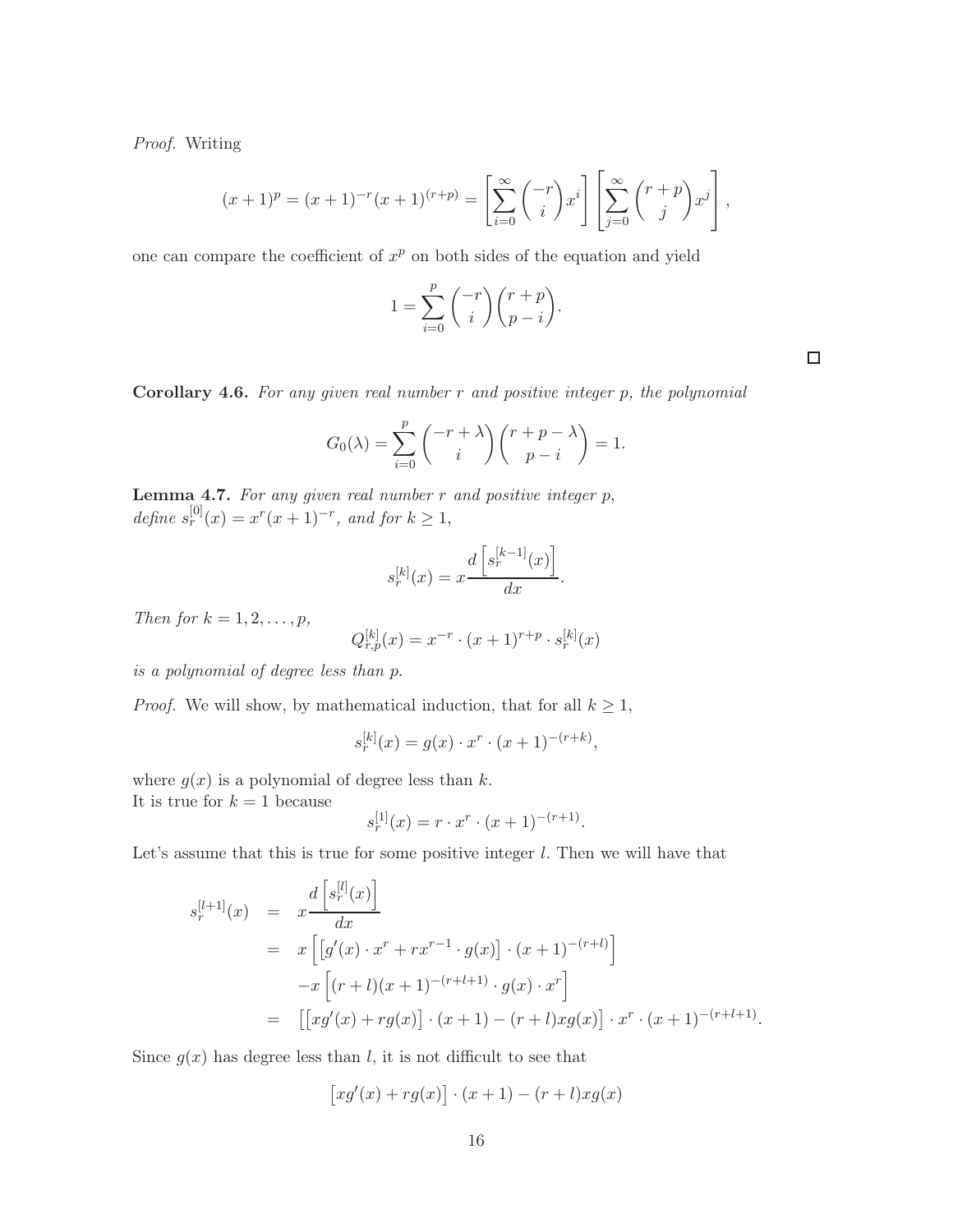has degree less than  $l + 1$ . Hence,  $g(x)$  has degree less than k for all  $k \geq 1$ . Therefore, for  $k = 1, 2, \ldots, p$ ,

$$
Q_{r,p}^{[k]}(x) = x^{-r}(x+1)^{r+p} \cdot s_r^{[k]}(x) = (x+1)^{p-k}g(x)
$$

is a polynomial of degree less than  $p$ .

<span id="page-16-1"></span>**Lemma 4.8.** For any given real number  $r$  and positive integer  $p$ ,

$$
\sum_{i=0}^{p} (r+i)^{k} \binom{-r}{i} \binom{r+p}{p-i} = 0,
$$

for  $k = 1, 2, ..., p$ .

*Proof.* Let  $s_r^{[0]}(x) = x^r(x+1)^{-r}$ , and for  $k \ge 1$ ,

$$
s_r^{[k]}(x) = x \frac{d\left[s_r^{[k-1]}(x)\right]}{dx}.
$$

By letting,

$$
Q_{r,p}^{[k]}(x) = x^{-r} \cdot (x+1)^{r+p} \cdot s_r^{[k]}(x),
$$

one will have that the coefficient of  $x^p$  is

$$
\sum_{i=0}^{p} (r+i)^{k} \binom{-r}{i} \binom{r+p}{p-i}.
$$

By Lemma [4.7,](#page-15-0) for  $k = 1, 2, ..., p$ , the polynomial  $Q_{r,p}^{[k]}(x)$  is of degree less than p. Therefore,

$$
\sum_{i=0}^{p} (r+i)^{k} \binom{-r}{i} \binom{r+p}{p-i} = 0.
$$

<span id="page-16-0"></span>Theorem 4.9 (Arithmetic Progression Difference). Let a be a real number, d be a nonzero real numbers, and k be a positive integer such that  $0 \notin \{a_1, a_2, \ldots, a_k\}$ , where  $a_i = a + d(i-1)$ . Then

$$
f'(x) = \frac{1}{h} \sum_{i=1}^{k} c_{a_i} [f(x + a_i h) - f(x)] + O(h^k),
$$

where

$$
c_{a_i} = \frac{1}{a_i} \binom{-a_1/d}{i-1} \binom{a_k/d}{k-i},
$$

for  $i = 1, 2, ..., k$ .

 $\Box$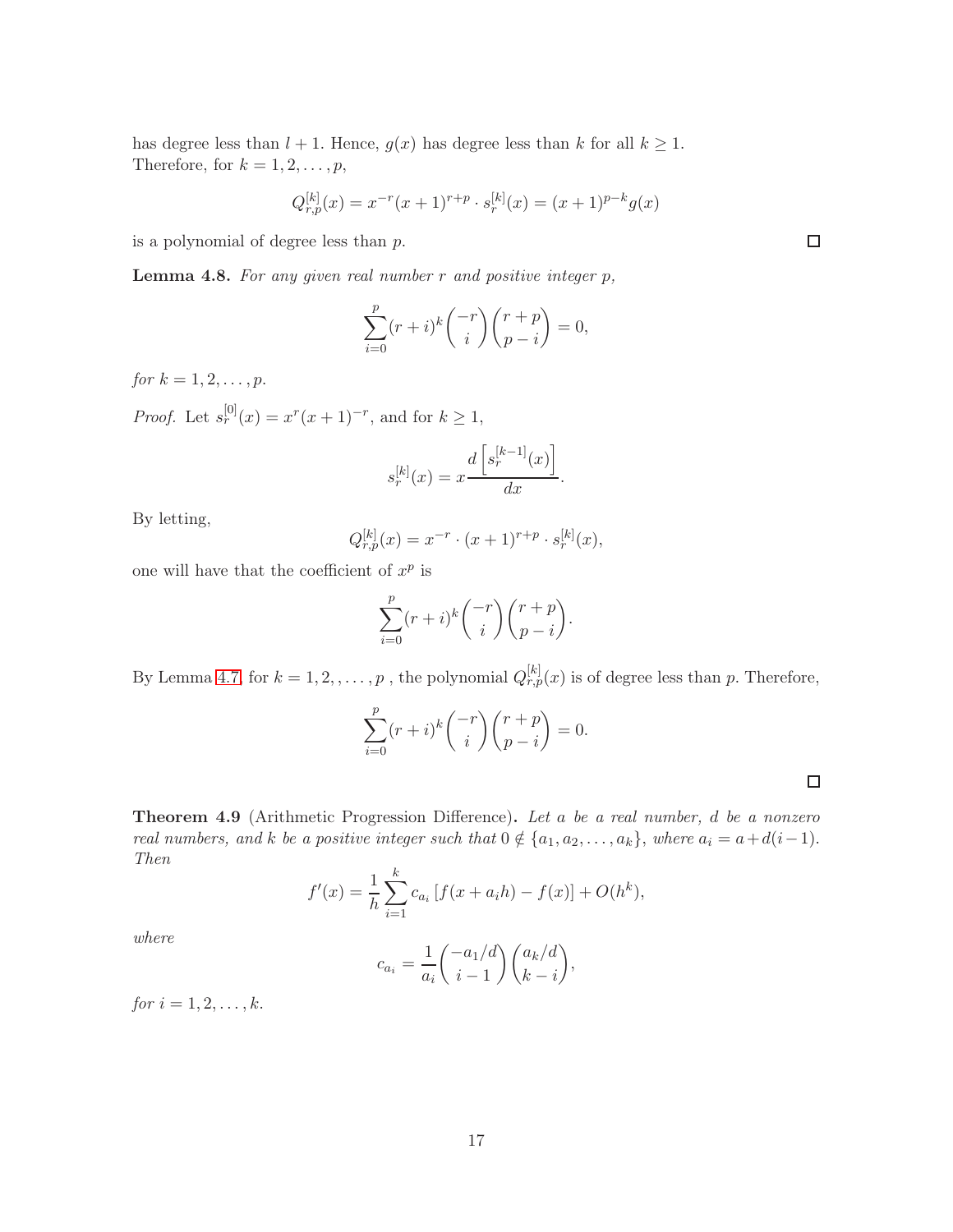Proof. By using a Taylor series expansion, we obtain

<span id="page-17-0"></span>
$$
\sum_{i=1}^{k} c_{a_i} \left[ \sum_{j=1}^{k} \frac{(a_i h)^j}{j!} f^{(j)}(x) \right] + O(h^{k+1}) = \sum_{i=1}^{k} c_{a_i} \left[ f(x + a_i h) - f(x) \right]. \tag{4.2}
$$

We claim that

$$
c_{a_i} = \frac{1}{a_i} \binom{-a_1/d}{i-1} \binom{a_k/d}{k-i}
$$

reduces the left hand side of equation [\(4.2\)](#page-17-0) to  $hf'(x) + O(h^{k+1})$ . Rearranging the left hand side of equation [\(4.2\)](#page-17-0), we deduce

$$
\sum_{i=1}^{k} c_{a_i} \left[ \sum_{j=1}^{k} \frac{(a_i h)^j}{j!} f^{(j)}(x) \right] + O(h^{k+1}) = \sum_{j=1}^{k} \frac{h^j}{j!} f^{(j)}(x) \left[ \sum_{i=1}^{k} c_{a_i} \cdot a_i^j \right] + O(h^{k+1}).
$$

By Lemma [4.5,](#page-14-1)

$$
\sum_{i=1}^{k} c_{a_i} \cdot a_i = \sum_{i=1}^{k} {\binom{-a_1/d}{i-1}} {\binom{a_k/d}{k-i}} = \sum_{i=0}^{k-1} {\binom{-a/d}{i}} {\binom{a/d + (k-1)}{k-i-1}} = 1.
$$

By Lemma [4.8,](#page-16-1) for  $j = 2, \ldots, k$ ,

$$
\sum_{i=1}^{k} c_{a_i} \cdot a_i^j = \sum_{i=1}^{k} a_i^{j-1} {\binom{-a_1/d}{i-1}} {\binom{a_k/d}{k-i}} \n= d^{j-1} \cdot \sum_{i=0}^{k-1} (a/d+i)^{j-1} {\binom{-a/d}{i}} {\binom{a/d + (k-1)}{k-i-1}} = 0.
$$

Thus,

$$
\sum_{i=1}^{k} c_{a_i} \left[ \sum_{j=1}^{k} \frac{(ih)^j}{j!} f^{(j)}(x) \right] + O(h^{k+1}) = h f'(x) + O(h^{k+1}),
$$

 $\Box$ 

and the desired result follows.

## 4.2 General forms of finite differences for  $f^{(n)}$

We extend the idea from previous results to generalize the coefficients of finite difference quotients for  $f^{(n)}$ . In computing them, we need to solve for the inverses of the matrices defined as in Theorem [4.14](#page-20-0) and [4.15.](#page-21-0) Because of its generality, the results presented in this section will also hold for all the previous results. Indeed, the first columns of these inverses represent the coefficients of a finite difference quotient for  $f'$ , the second columns represent the coefficients of a finite difference quotient for  $f''$ , and so on. Some notations and lemmas that are essential for proving them are given below.

**Lemma 4.10.** For any given real numbers  $r, \lambda$ , and positive integer p, define  $t_{\lambda,r}^{[0]}(x) = x^r(x+1)^{-(r-\lambda)}$ , and for  $k \geq 1$ ,

$$
t_{\lambda,r}^{[k]}(x) = x \frac{d\left[t_{\lambda,r}^{[k-1]}(x)\right]}{dx}.
$$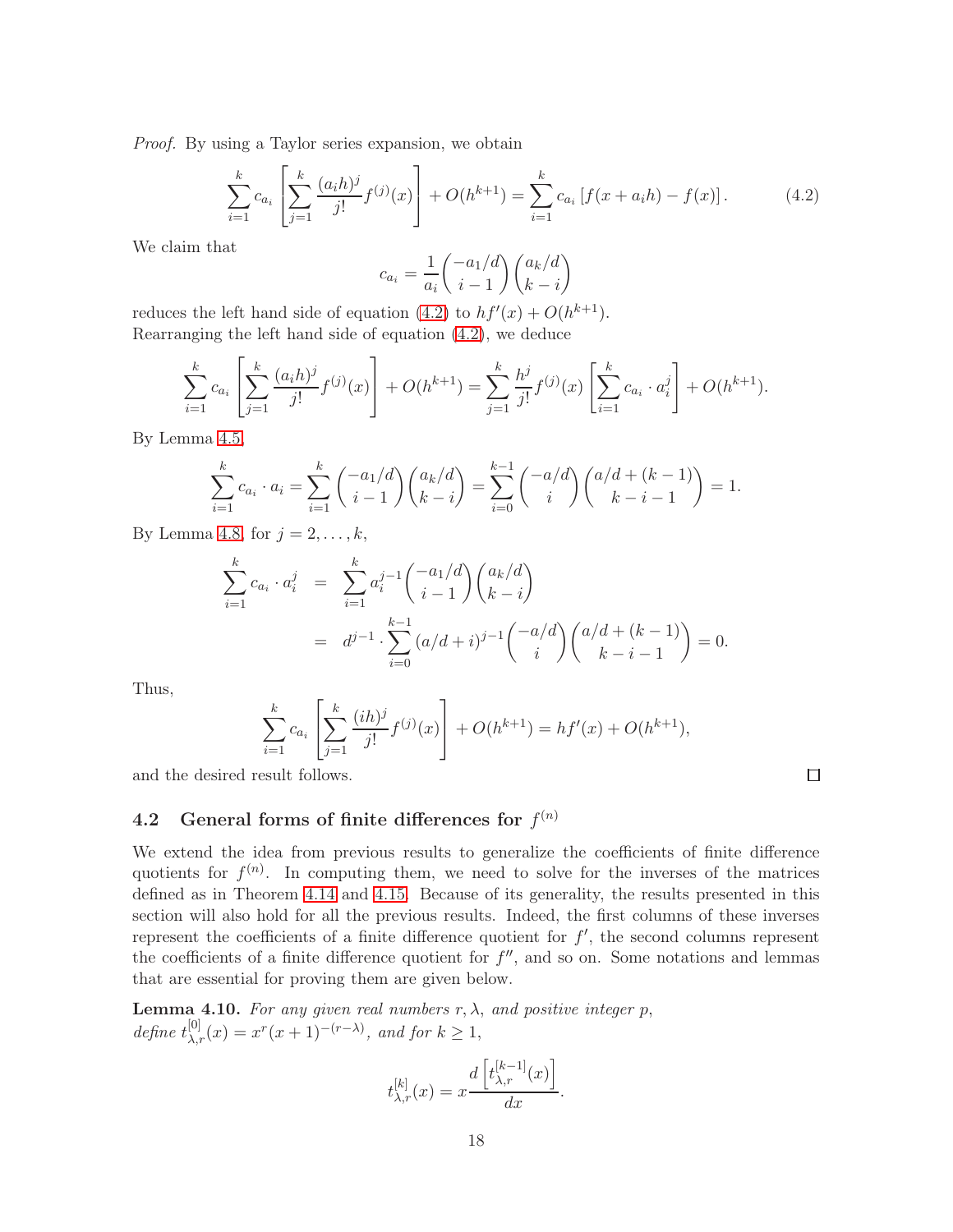Then for  $k = 1, 2, ..., p$ , the coefficient of the term  $x^p$  in the polynomial

$$
R_{\lambda,r,p}^{[k]}(x) = x^{-r} \cdot (x+1)^{(r-\lambda)+p} \cdot t_{\lambda,r}^{[k]}(x)
$$

is  $\lambda^k$ .

*Proof.* We will show by mathematical induction that for all  $k \geq 1$ ,

$$
t_{\lambda,r}^{[k]}(x) = g(x) \cdot x^r \cdot (x+1)^{-r+\lambda+k},
$$

where  $g(x)$  is a polynomial of degree k with the leading coefficient of  $\lambda^k$ . It is true when  $k = 1$  because

$$
t_{\lambda,r}^{[1]}(x) = (\lambda x + r) \cdot x^r \cdot (x+1)^{-r + \lambda + 1}.
$$

Let's assume that this is true for some positive integer  $l$ . Then we will have that

$$
t_{\lambda,r}^{[l+1]}(x) = x \frac{d \left[t_{\lambda,r}^{[l]}(x)\right]}{dx}
$$
  
=  $x \left[\left[g'(x) \cdot x^r + rx^{r-1} \cdot g(x)\right] \cdot (x+1)^{-r+\lambda+l}\right]$   

$$
-x \left[\left[r-\lambda+l\right](x+1)^{-r+\lambda+l+1} \cdot g(x) \cdot x^r\right]
$$
  
=  $\left[\left[xf'(x)+rg(x)\right] \cdot (x+1) - (r-\lambda+l)x \cdot g(x)\right] \cdot x^r \cdot (x+1)^{-r+\lambda+l+1}.$ 

Since the leading term of  $g(x)$  is  $\lambda^l x^l$ , it follows that the leading coefficient of  $[xg'(x) + rg(x)] \cdot (x+1) - (r - \lambda + l)x \cdot g(x)$  is

$$
\[ (l+r)\lambda^{l} - (r-\lambda+l)\lambda^{l} \] x^{l+1} = \lambda^{l+1} x^{l+1}.
$$

Hence,  $g(x)$  is a polynomial of degree k with the leading coefficient of  $\lambda^k$  for all  $k \geq 1$ . Therefore, for  $k = 1, 2, ..., p$ , the coefficient of the term  $x^p$  in the polynomial

$$
R_{\lambda,r,p}^{[k]}(x) = x^{-r}(x+1)^{-r+\lambda+p} \cdot t_{\lambda,r}^{[k]}(x)
$$

is  $\lambda^k$ .

<span id="page-18-0"></span>**Lemma 4.11.** Let  $r$  be a real number and  $p$  be a positive integer. Define the polynomial

$$
H_i(\lambda) = \binom{-r + \lambda}{i} \binom{r + p - \lambda}{p - i}.
$$

Then, for  $i = 1, \ldots, p$ ,

$$
H_i(\lambda^*) = \begin{cases} 1 & \text{if } \lambda^* = r + i, \\ 0 & \text{if } \lambda^* = r + j, \text{ where } 0 \le j \le p \text{ and } j \ne i. \end{cases}
$$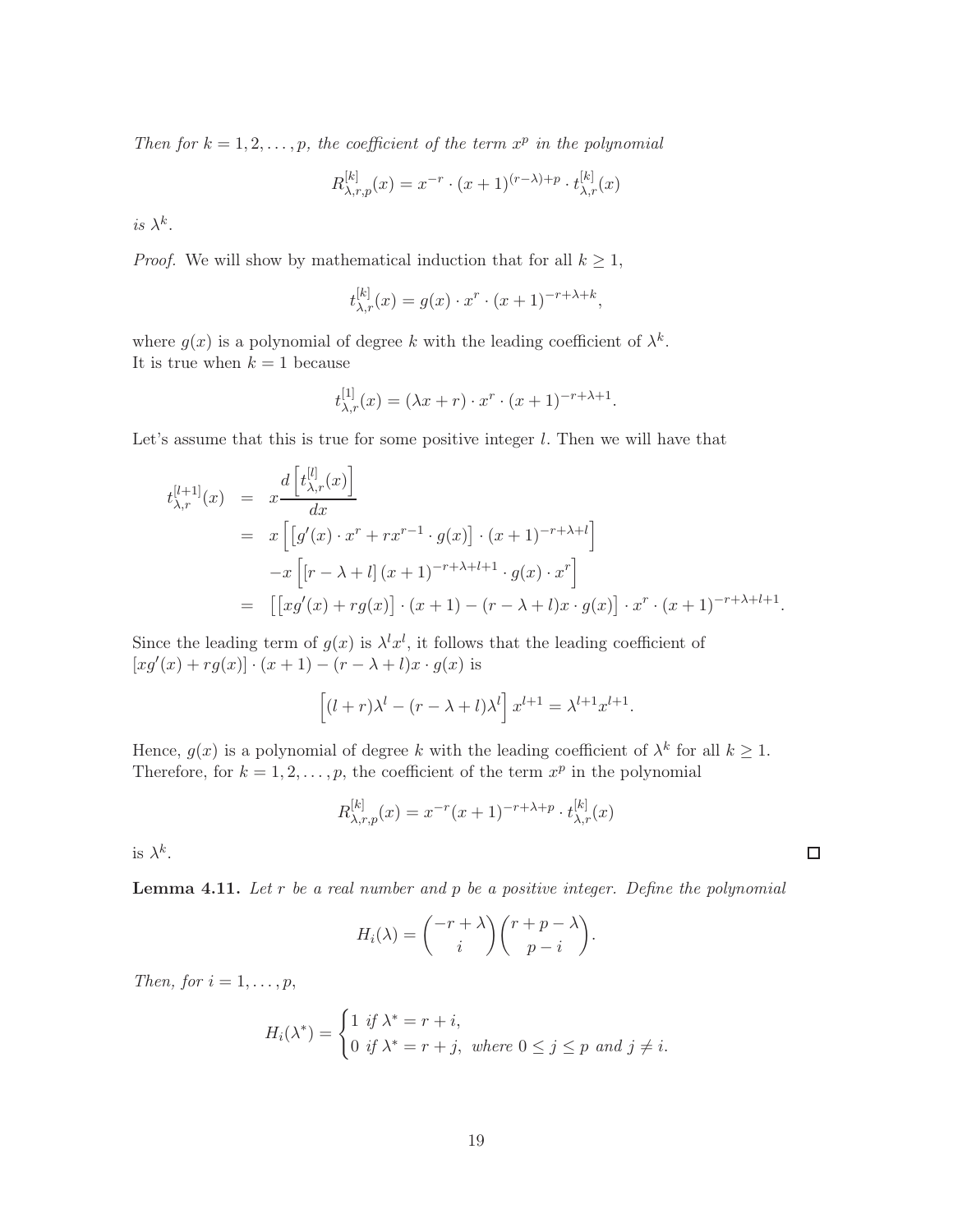*Proof.* In the case when  $\lambda = r + i$ , we directly compute

$$
H_i(r+i) = \binom{-r + (r+i)}{i} \binom{r + p - (r+i)}{p-i} = \binom{i}{i} \binom{p-i}{p-i} = 1.
$$

In other cases, we express  $H_i$  as a product of linear functions of  $\lambda$  and yield

$$
\begin{pmatrix} -r + \lambda \\ i \end{pmatrix} \begin{pmatrix} r + p - \lambda \\ p - i \end{pmatrix} = H_i(\lambda)
$$
  
= 
$$
(-1)^{p-i} \frac{(\lambda - r) \cdot (\lambda - (r + 1)) \cdot \cdot \cdot (\lambda - (r + p))}{(\lambda - (r + i)) \cdot i! \cdot (p - i)!}.
$$

From here, it is difficult to see that for  $i = 1, \ldots, p$ ,

$$
H_i(\lambda^*) = 0 \text{ if } \lambda^* = r + j, \text{ where } 0 \le j \le p \text{ and } j \ne i.
$$

<span id="page-19-0"></span>**Lemma 4.12.** For any given real number  $r$  and positive integer  $p$ , the polynomial

$$
G_k(\lambda) = \sum_{i=0}^p (r+i)^k \binom{-r+\lambda}{i} \binom{r+p-\lambda}{p-i} = \lambda^k,
$$

for  $k = 1, 2, ..., p$ .

*Proof.* In the similar fashion to the proof for Lemma [4.8,](#page-16-1) we have that, for  $k = 1, 2, \ldots, p$ , the expression

$$
\sum_{i=0}^{p} (r+i)^k \binom{-r+\lambda}{i} \binom{r+p-\lambda}{p-i}
$$

is the coefficient of  $x^p$  in the polynomial  $R_{\lambda,r,p}^{[k]}(x)$  from the previous theorem. Hence,

$$
\sum_{i=0}^{p} (r+i)^k \binom{-r+\lambda}{i} \binom{r+p-\lambda}{p-i} = \lambda^k.
$$

Thus, it automatically holds when we define the polynomial

$$
G_k(\lambda) = \sum_{i=0}^p (r+i)^k \binom{-r+\lambda}{i} \binom{r+p-\lambda}{p-i}.
$$

**Definition 4.13.** Let  $S = \{s_1, s_2, \ldots, s_n\}$  be a set containing real numbers. Define  $\sigma_0(S) = 1$ and

$$
\sigma_k(S) = \sum_{a_1 < a_2 < \cdots < a_k \in S} a_1 \cdot a_2 \cdot \cdots \cdot a_k,
$$

for  $i = 1, 2, ..., n$ .

 $\Box$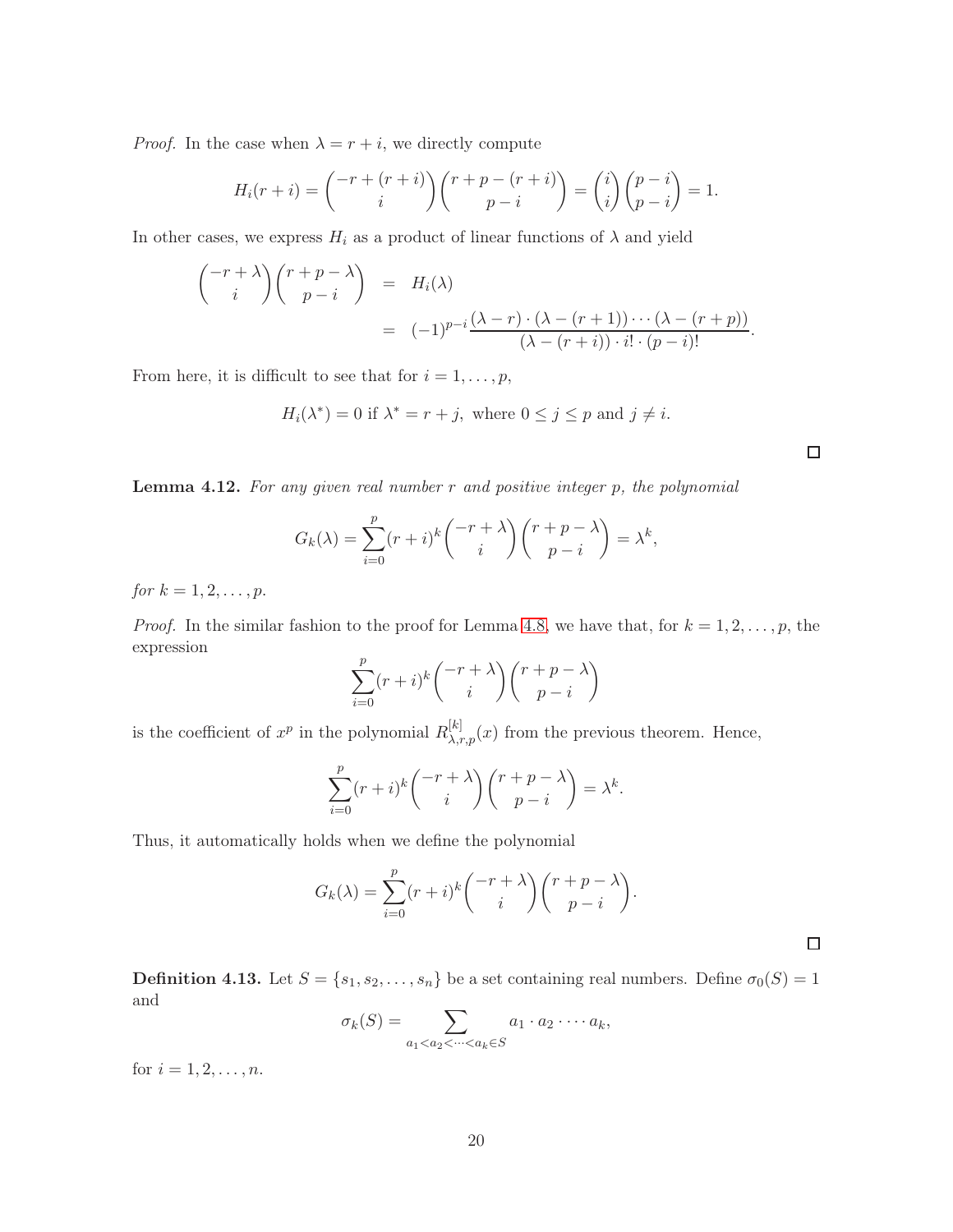<span id="page-20-0"></span>Lemma 4.14. For any real number a, nonzero real number d, and positive integer n such that  $0 \notin T = \{a, a+d, \ldots, a+(n-1)d\},$  define A to be an  $n \times n$ -matrix with

$$
A_{ij} = (a + (j-1)d)^i.
$$

Then  $A^{-1} = B$ , where

$$
B_{ij} = \frac{(-1)^{i+j}}{a+(i-1)d} \cdot \frac{\sigma_{n-j}(T - \{a+(i-1)d\})}{d^{n-1}(i-1)!(n-i)!}.
$$

*Proof.* We will first show that  $AB = I_n$ . By directly computing the product of A and B, we deduce

$$
(AB)_{ij} = \sum_{k=1}^{n} A_{ik} \cdot B_{kj}
$$
  
= 
$$
\sum_{k=1}^{n} (a + (k-1)d)^{i} \cdot \left[ \frac{(-1)^{k+j}}{a + (k-1)d} \cdot \frac{\sigma_{n-j}(T - \{a + (k-1)d\})}{d^{n-1}(k-1)!(n-k)!} \right]
$$
  
= 
$$
\sum_{k=1}^{n} (-1)^{k+j} (a + (k-1)d)^{i-1} \cdot \frac{\sigma_{n-j}(T - \{a + (k-1)d\})}{d^{n-1}(k-1)!(n-k)!}
$$
  
= 
$$
d^{i-j} \cdot \sum_{k=0}^{n-1} (-1)^{k+j+1} (a/d + k)^{i-1} \cdot \frac{\sigma_{n-j}(T - \{a + kd\})}{d^{n-j}(k)!(n-k-1)!}.
$$

We note that  $(AB)_{ij}$  equals the coefficient of  $x^{j-1}$  in the polynomial  $d^{i-j} \cdot G_{i-1}(\lambda)$ , where  $G(\lambda)$  is defined as in Corollary [4.6](#page-15-1) and Lemma [4.12](#page-19-0) (by setting  $r = a/d$ ). Thus, by Corollary [4.6](#page-15-1) and Lemma [4.12,](#page-19-0)

$$
(AB)_{ij} = \begin{cases} 1 & \text{if } i = j, \\ 0 & \text{if } i \neq j. \end{cases}
$$

This establishes  $AB = I_n$  as desired.

Now we will show that  $BA = I_n$ . By directly computing the product of B and A, we deduce

$$
(BA)_{ij} = \sum_{k=1}^{n} B_{ik} \cdot A_{kj}
$$
  
= 
$$
\sum_{k=1}^{n} \left[ \frac{(-1)^{i+k}}{a + (i-1)d} \cdot \frac{\sigma_{n-k}(T - \{a + (i-1)d\})}{d^{n-1}(i-1)!(n-i)!} \right] (a + (j-1)d)^k
$$
  
= 
$$
\frac{a + (j-1)d}{a + (i-1)d} \left[ \sum_{k=1}^{n} (-1)^{i+k}(a + (j-1)d)^{k-1} \cdot \frac{\sigma_{n-k}(T - \{a + (i-1)d\})}{d^{n-1}(i-1)!(n-i)!} \right]
$$
  
= 
$$
\frac{a + (j-1)d}{a + (i-1)d} \left[ \sum_{k=1}^{n} (-1)^{i+k}(a/d + j - 1)^{k-1} \cdot \frac{\sigma_{n-k}(T - \{a + (i-1)d\})}{d^{n-k}(i-1)!(n-i)!} \right]
$$
  
= 
$$
\frac{a + (j-1)d}{a + (i-1)d} \cdot H_i(a/d + j - 1),
$$

where  $H_i$  is defined as in Lemma [4.11.](#page-18-0) Thus, by Lemma [4.11,](#page-18-0)

$$
(BA)_{ij} = \begin{cases} 1 & \text{if } i = j, \\ 0 & \text{if } i \neq j. \end{cases}
$$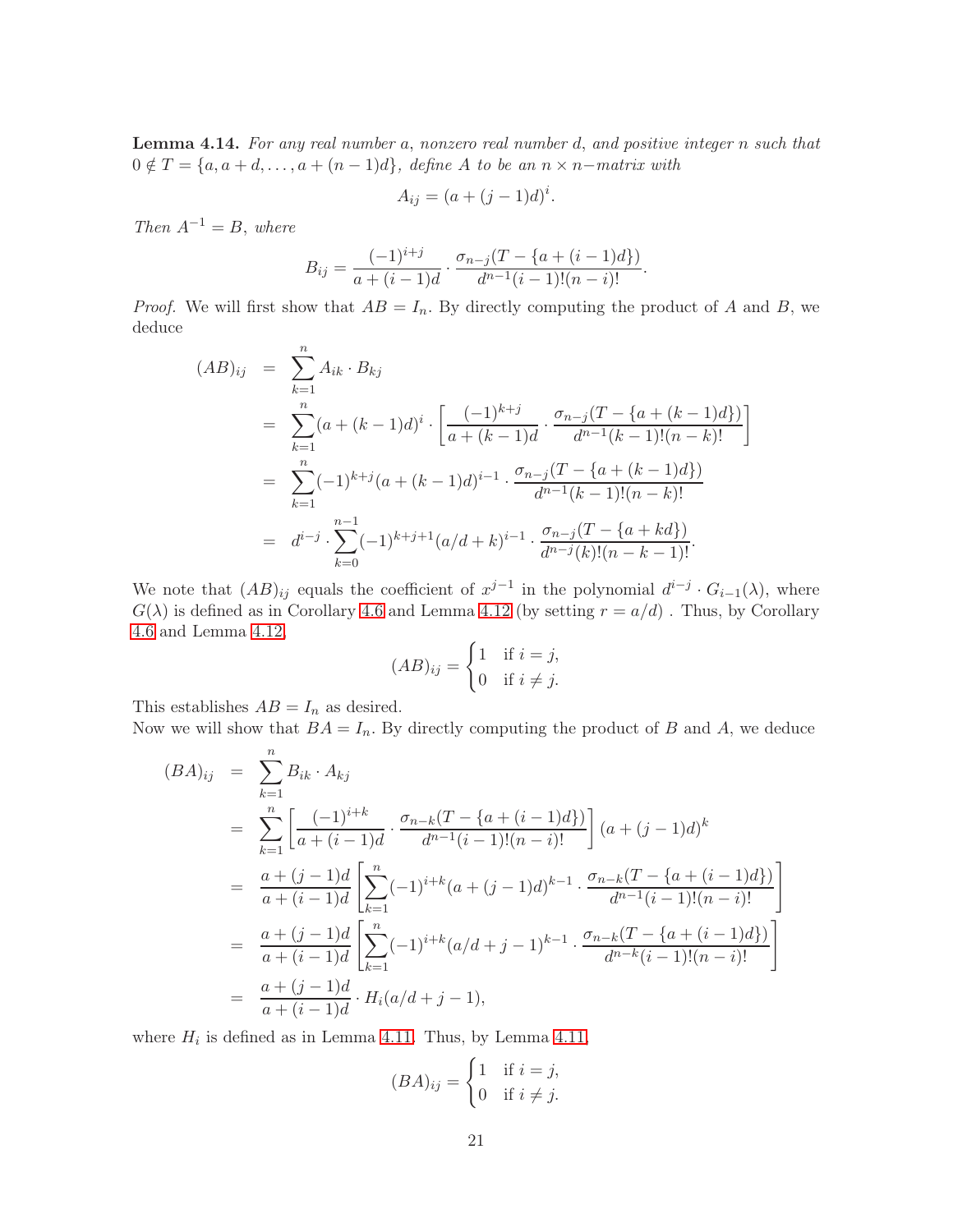This establishes  $BA = I_n$ . Therefore,  $A^{-1} = B$ .

<span id="page-21-0"></span>**Lemma 4.15.** For any positive integers  $m, n$ , and nonzero real number d, let the set  $T =$  ${-md, -(m-1)d, \ldots, -d, d, \ldots, nd}$  and define the  $(m+n) \times (m+n)$ -matrix

$$
A = [C \ D]
$$

where C is an  $(m+n) \times m$ -matrix with  $C_{ij} = [(j-m-1)d]^i$  and D is an  $(m+n) \times n$ -matrix with  $D_{ij} = (jd)^i$ . Then

$$
A^{-1} = B = \begin{bmatrix} C^* \\ D^* \end{bmatrix}
$$

where  $C^*$  is an  $m \times (n + m)$  – matrix with

$$
C_{ij}^* = (-1)^{i+j+1} \cdot \frac{\sigma_{n+m-j}(T - \{(i-m-1)d\})}{d^j \cdot (i-1)!(n+m-i+1)!},
$$

and  $D^*$  is an  $n \times (n + m)$ −matrix with

$$
D_{ij}^* = (-1)^{m+i+j} \cdot \frac{\sigma_{n+m-j}(T - \{id\})}{d^j \cdot (m+i)!(n-i)!}.
$$

The proof for Lemma [4.15](#page-21-0) is omitted since it can be proceeded in the similar way as the proof for Lemma [4.14.](#page-20-0) The reader who is interested in proving it may set  $d = 1$  for simplicity. Once the case  $d = 1$  is proven, it is not difficult to see that the result also holds in the case  $d \neq 1$ .

It is not practical to explicitly express matrix B. However, it is not too difficult to express the first, the last, and the second last columns of B. We already show how to compute the first column in the previous two sections (aka Theorem [2.1](#page-2-1) - [4.1\)](#page-16-0). In this section, we will only show how to compute the last and the second last columns. Their proofs will be omitted due to the fact that they are derived directly from Lemma [4.14](#page-20-0) and Lemma [4.15.](#page-21-0)

#### Computing the last column of B

**Theorem 4.16.** Let a be a real number, d be a nonzero real number, and n be a positive integer such that  $0 \notin \{a_1, a_2, \ldots, a_n\}$ , where  $a_i = a + d(i - 1)$ . Then

$$
f^{(n)}(x) = \frac{1}{h^n} \sum_{i=1}^n c_{a_i} [f(x + a_i h) - f(x)] + O(h),
$$

where

$$
c_{a_i} = \frac{(-1)^{n+i}}{a_i} \cdot \frac{1}{d^{n-1}(i-1)!(n-i)!},
$$

for  $i = 1, 2, ..., n$ .

**Theorem 4.17.** For any positive integers m, n, and nonzero real number d, let  $a_i = i \cdot d$ . Then

$$
f^{(m+n)}(x) = \frac{1}{h^{m+n}} \sum_{i=-m}^{n} c_{a_i} [f(x + a_i h) - f(x)] + O(h),
$$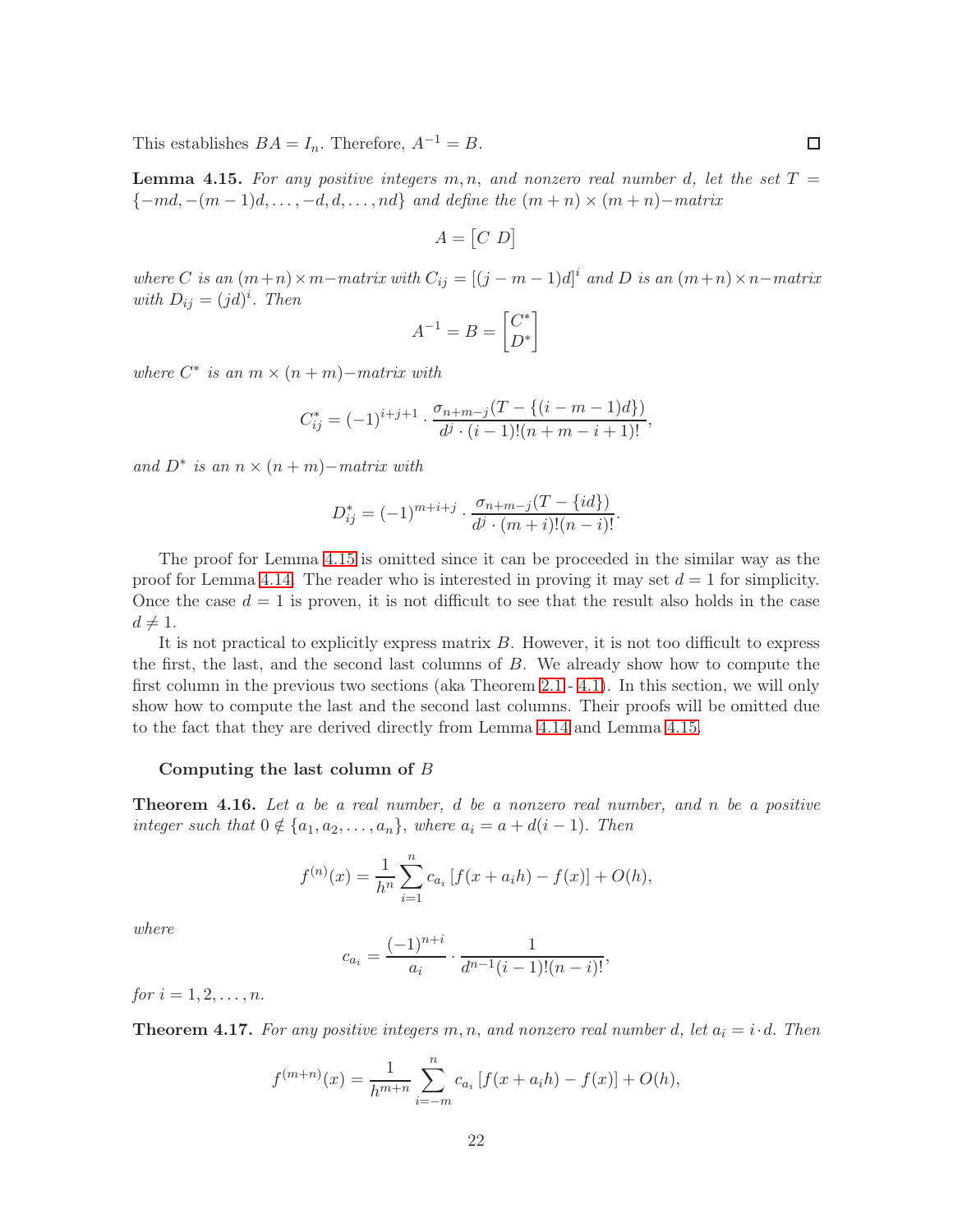where  $c_{a_0} = 0$ , and

$$
c_{a_i} = (-1)^{n+i} \cdot \frac{1}{d^{n+m} \cdot (m+i)!(n-i)!},
$$

 $for i = -m, \ldots, -1, 1, \ldots, n.$ 

#### Computing the second last column of  $B$

**Theorem 4.18.** Let a be a real number, d be a nonzero real number, and n be a positive integer such that  $0 \notin \{a_1, a_2, \ldots, a_n\}$ , where  $a_i = a + d(i - 1)$ . Then

$$
f^{(n-1)}(x) = \frac{1}{h^{n-1}} \sum_{i=1}^{n} c_{a_i} \left[ f(x + a_i h) - f(x) \right] + O(h^2),
$$

where

$$
c_{a_i} = \frac{(-1)^{n+i-1}}{a_i} \cdot \frac{\frac{n}{2}(a_1 + a_n) - a_i}{d^{n-1}(i-1)!(n-i)!},
$$

for  $i = 1, 2, ..., n$ .

**Theorem 4.19.** For any positive integers m, n, and nonzero real number d, let  $a_i = i \cdot d$ . Then

$$
f^{(m+n-1)}(x) = \frac{1}{h^{m+n-1}} \sum_{i=-m}^{n} c_{a_i} [f(x + a_i h) - f(x)] + O(h^2),
$$

where  $c_{a_0} = 0$ , and

$$
c_{a_i} = (-1)^{n+i-1} \cdot \frac{\frac{n^2 - m^2}{2} - i}{d^{n+m-2} \cdot (m+i)!(n-i)!},
$$

for  $i = -m, \ldots, -1, 1, \ldots, n$ .

# 5 Conclusions

In this paper, we showed how to construct filtered schemes for the Hamilton-Jacobi equation continuum limit of nondominated sorting by combining high order possibly unstable schemes with first order monotone and stable schemes. We proved that the filtered schemes are stable and convergent for all orders. We then investigated both high-order unfiltered and filtered schemes for the Hamilton-Jacobi equation by implementing both schemes for order  $k = 1, 2, 3, 5, 8$ , and 13 numerically solving the equations in various mesh sizes. The errors from their numerical solutions compared to the known solutions were measured in the  $L^1$  norm and the  $L^{\infty}$  norm. Our results suggest that the unfiltered schemes of order higher than 2 are unstable while the 1<sup>st</sup> order and 2<sup>nd</sup> order unfiltered schemes remain stable. Moreover, we see that the 2<sup>nd</sup> order unfiltered scheme shows 2<sup>nd</sup> order accuracy. Similarly to the unfiltered schemes, we see that the  $2<sup>nd</sup>$  order filtered scheme seems to show  $2<sup>nd</sup>$  order accuracy. However, it turns out that the filtered schemes of order higher than 2 only exhibit a 1<sup>st</sup> order convergence rate. Upon further investigation, this appears to be due to fact that the filtering relies too often on the 1<sup>st</sup> order scheme. Future work would include proving stability of the second order unfiltered scheme, and investigating techniques to improve the accuracy of the higher order filtered schemes.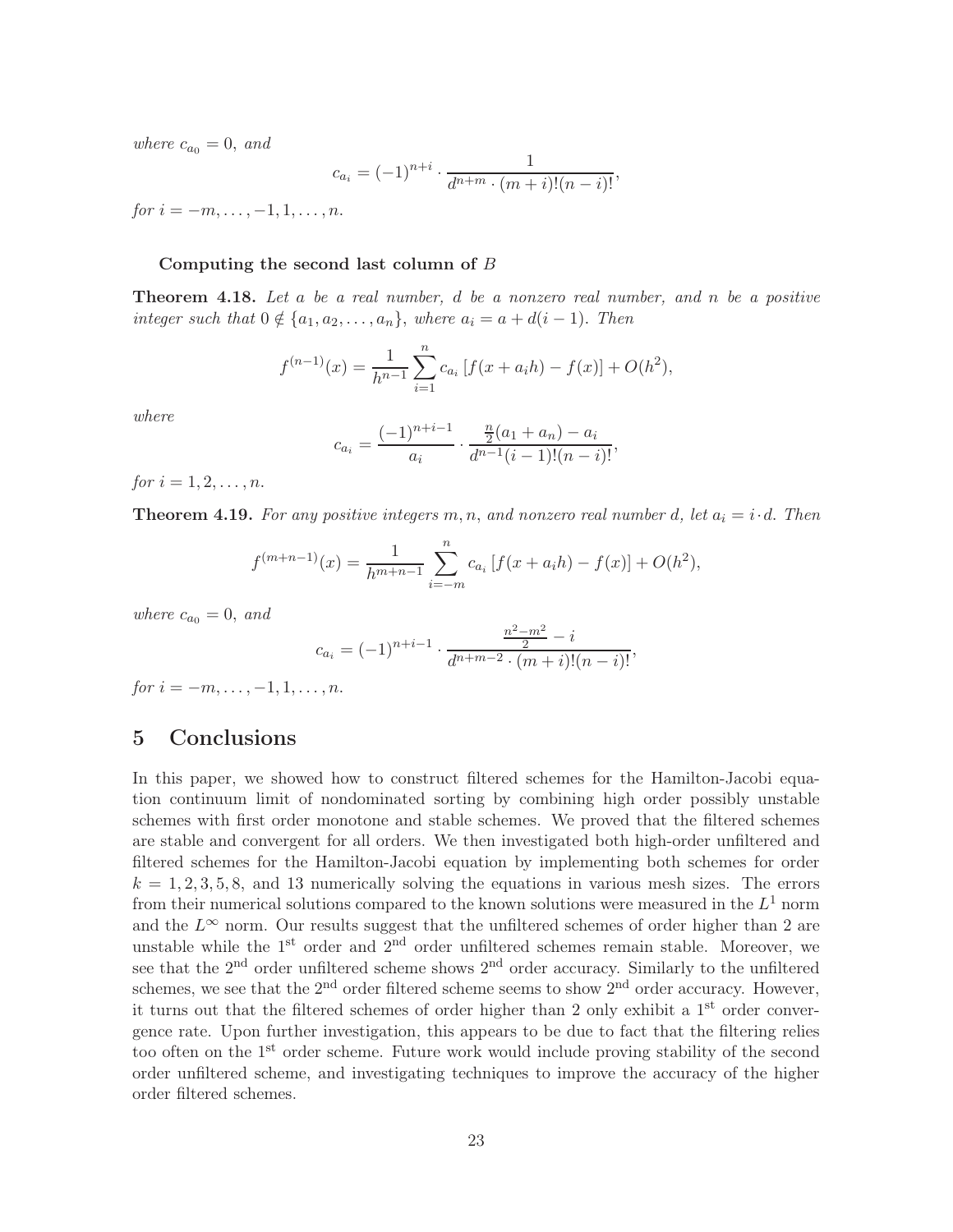### <span id="page-23-5"></span>References

- <span id="page-23-7"></span>[1] G. Barles and P. E. Souganidis. Convergence of approximation schemes for fully nonlinear second order equations. Asymptotic Analysis, 4(3):271–283, 1991.
- [2] O. Bokanowski, M. Falcone, and S. Sahu. An Efficient Filtered Scheme for Some First Order Time-Dependent Hamilton–Jacobi Equations. SIAM Journal on Scientific Computing, 38(1):A171–A195, 2016.
- <span id="page-23-0"></span>[3] J. Calder. A direct verification argument for the Hamilton–Jacobi equation continuum limit of nondominated sorting. Nonlinear Analysis: Theory, Methods  $\mathcal{B}$  Applications, 141:88–108, 2016.
- <span id="page-23-6"></span><span id="page-23-1"></span>[4] J. Calder. Some notes on viscosity solutions of Hamilton-Jacobi equations. 2016. [http://www-users.math.umn.edu/~jwcalder/viscosity\\_solutions.pdf](http://www-users.math.umn.edu/~jwcalder/viscosity_solutions.pdf).
- [5] J. Calder. Numerical schemes and rates of convergence for the hamilton–jacobi equation continuum limit of nondominated sorting. Numerische Mathematik, Jun 2017.
- [6] J. Calder, S. Esedoglu, and A. O. Hero. A Hamilton-Jacobi equation for the continuum limit of non-dominated sorting. SIAM Journal on Mathematical Analysis, 46(1):603–638, 2014.
- <span id="page-23-9"></span>[7] J. Calder, S. Esedoglu, and A. O. Hero. A PDE-based approach to non-dominated sorting. SIAM Journal on Numerical Analysis, 53(1):82–104, 2015.
- [8] K. Deb, A. Pratap, S. Agarwal, and T. Meyarivan. A fast and elitist multiobjective genetic algorithm: NSGA-II. IEEE Transactions on Evolutionary Computation, 6(2):182–197, 2002.
- <span id="page-23-2"></span>[9] J.-D. Deuschel and O. Zeitouni. Limiting curves for i.i.d. records. The Annals of Probability, 23(2):852–878, 1995.
- <span id="page-23-8"></span>[10] B. D. Froese and A. M. Oberman. Convergent filtered schemes for the Monge–Ampere partial differential equation. SIAM Journal on Numerical Analysis, 51(1):423–444, 2013.
- <span id="page-23-3"></span>[11] J. Hammersley. A few seedlings of research. In Proceedings of the Sixth Berkeley Symposium on Mathematical Statistics and Probability, volume 1, pages 345–394, 1972.
- [12] K.-J. Hsiao, J. Calder, and A. O. Hero III. Pareto-depth for multiple-query image retrieval. IEEE Transactions on Image Processing, 24(2):583–594, 2015.
- [13] K.-J. Hsiao, K. Xu, J. Calder, and A. Hero. Multi-criteria anomaly detection using Pareto Depth Analysis. In Advances in Neural Information Processing Systems 25, pages 854–862. 2012.
- <span id="page-23-4"></span>[14] K.-J. Hsiao, K. Xu, J. Calder, and A. Hero. Multi-criteria anomaly detection using Pareto Depth Analysis. IEEE Transactions on Neural Networks and Learning Systems, 2015. To appear.